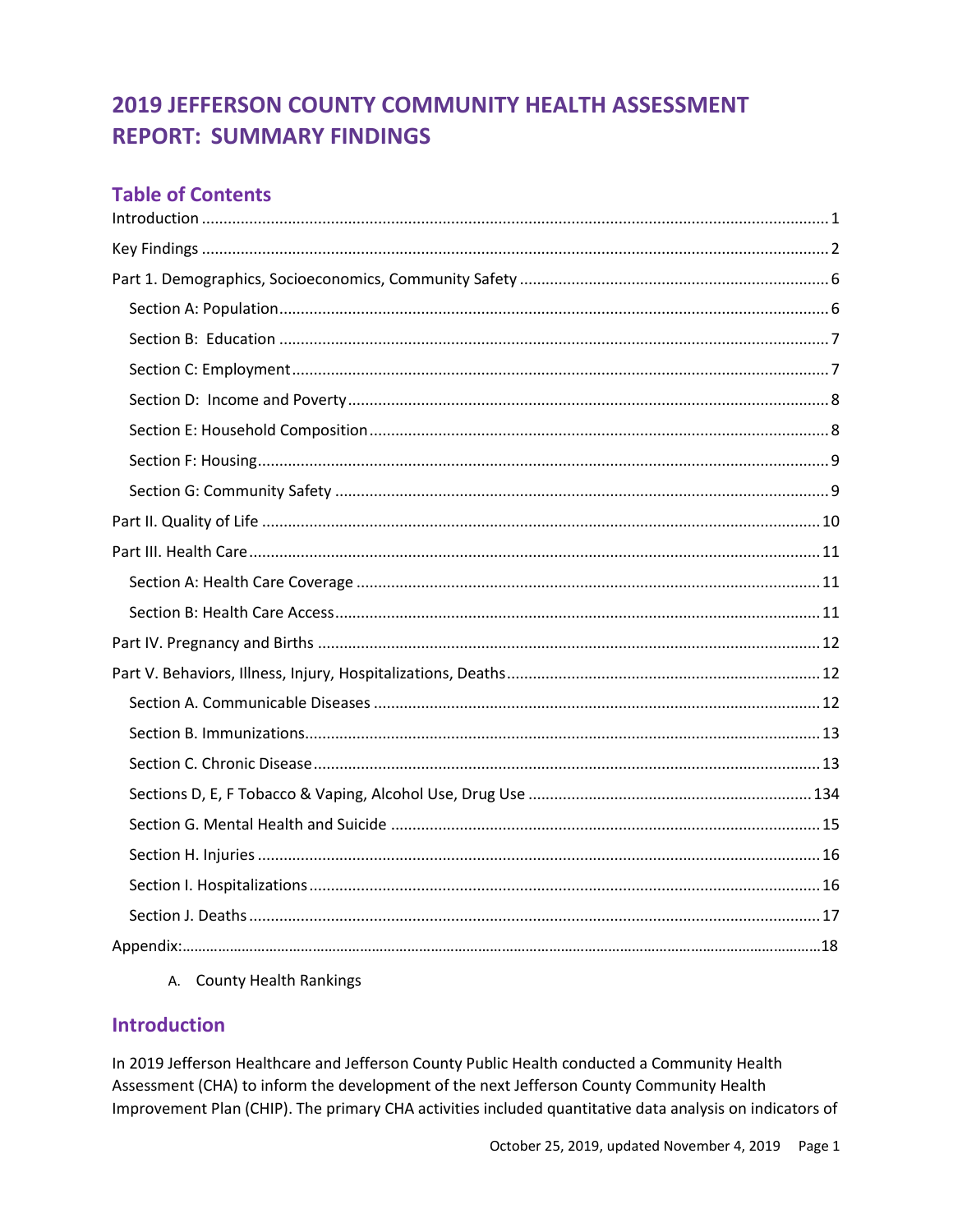health status, behaviors and outcomes, a community survey, and qualitative input from the community in the form of key informant interviews (12) and community forums (2). This report summarizes key findings by topic area. Three separate reports include complete results and a description of specific methods for quantitative indicators, community survey, and community input.

#### <span id="page-1-0"></span>**Key Findings – Highest Level Summary**

**Community Input:**

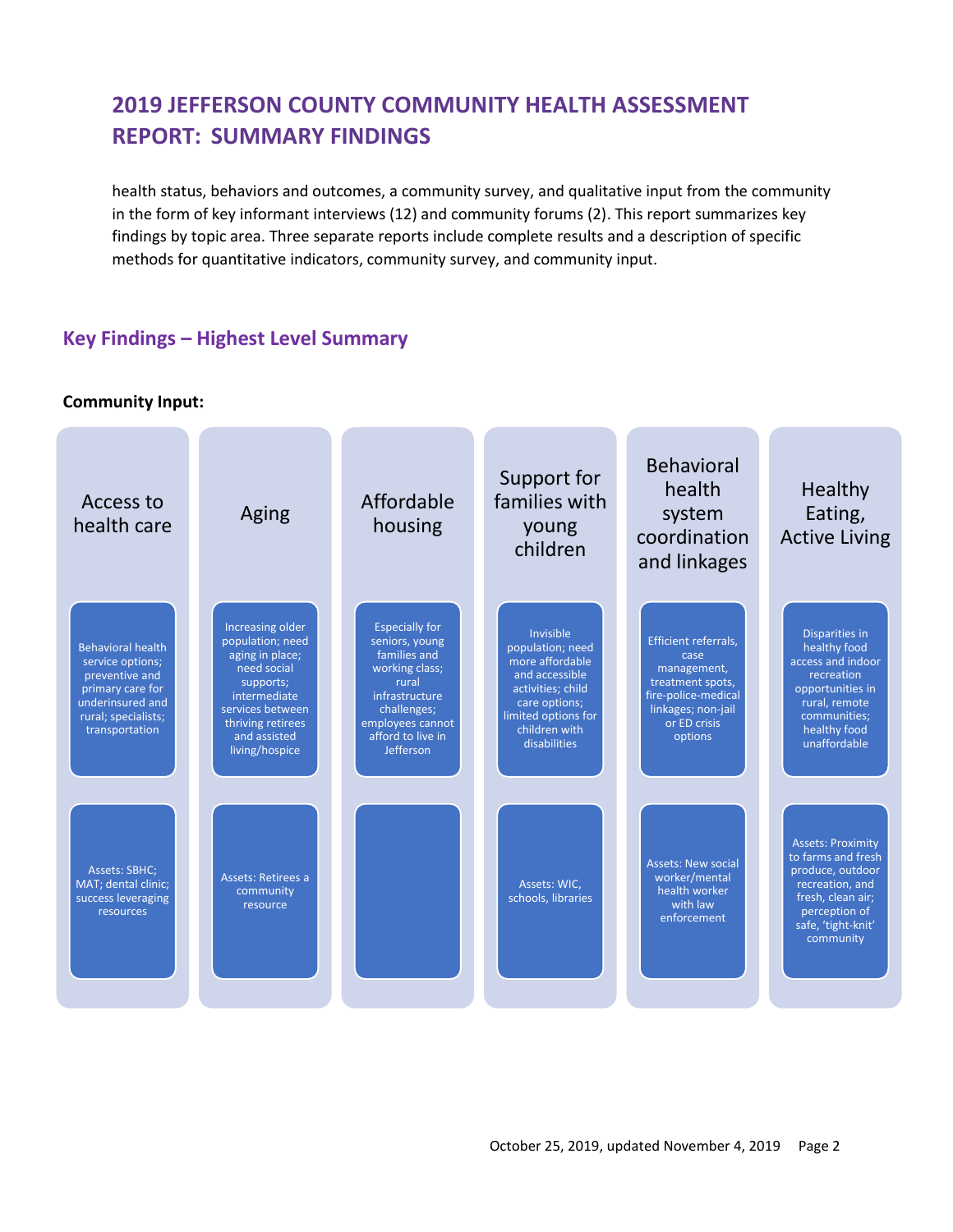#### **Community Survey:**

|                | TOP FIVE BIGGEST DAY-TO-DAY CHALLENGES FOR INDIVIDUALS OR THEIR FAMILY: |                      |                   |                          |  |  |  |  |  |  |  |
|----------------|-------------------------------------------------------------------------|----------------------|-------------------|--------------------------|--|--|--|--|--|--|--|
|                | <b>JEFFERSON COUNTY</b>                                                 | <b>PORT TOWNSEND</b> | <b>TRI-AREA</b>   | <b>JEFFERSON SOUTH</b>   |  |  |  |  |  |  |  |
| 1              | <b>Stress</b>                                                           | <b>Stress</b>        | <b>Stress</b>     | Income                   |  |  |  |  |  |  |  |
| $\mathfrak{p}$ | Income                                                                  | Income               | Income            | <b>Stress</b>            |  |  |  |  |  |  |  |
| 3              | Physical activity                                                       | Physical activity    | Physical activity | Health problems          |  |  |  |  |  |  |  |
| 4              | Health problems                                                         | Health problems      | Health problems   | <b>Physical activity</b> |  |  |  |  |  |  |  |
| 5              | <b>Housing</b>                                                          | Housing              | Housing           | Health care              |  |  |  |  |  |  |  |

#### **RANKED BIGGEST CHALLENGES FOR TEENS:**

|                | <b>JEFFERSON COUNTY</b>                                           | <b>PORT TOWNSEND</b>                                              | <b>TRI-AREA</b>                                                   | <b>JEFFERSON SOUTH</b>                                            |  |
|----------------|-------------------------------------------------------------------|-------------------------------------------------------------------|-------------------------------------------------------------------|-------------------------------------------------------------------|--|
| $\mathbf{1}$   | Substance use                                                     | Substance use                                                     | Substance use                                                     | Substance use                                                     |  |
| $\overline{2}$ | Unhealthy or unstable home life                                   | Unhealthy or unstable home life                                   | Unhealthy or unstable home life                                   | Unhealthy or unstable home life                                   |  |
| $\overline{3}$ | Abuse or misuse of technology<br>(texting, internet, games, etc.) | Maintaining emotional health                                      | Lack of involved, supportive,<br>positive role models             | Abuse or misuse of technology<br>(texting, internet, games, etc.) |  |
| 4              | Maintaining emotional health                                      | Abuse or misuse of technology<br>(texting, internet, games, etc.) | Abuse or misuse of technology<br>(texting, internet, games, etc.) | Lack of involved, supportive,<br>positive role models             |  |
| 5.             | Lack of involved, supportive,<br>positive role models             | Lack of afterschool or<br>extracurricular activities              | <b>Bullying</b>                                                   | Lack of afterschool or<br>extracurricular activities              |  |
| 6              | Lack of afterschool or<br>extracurricular activities              | <b>Bullying</b>                                                   | Maintaining emotional health                                      | Maintaining emotional health                                      |  |
| 7              | <b>Bullying</b>                                                   | Lack of involved, supportive,<br>positive role models             | Lack of afterschool or<br>extracurricular activities              | <b>Bullying</b>                                                   |  |
| 8              | Access to physical and mental<br>health providers                 | Access to physical and mental<br>health providers                 | Lack of quality education                                         | Lack of transportation                                            |  |
| 9              | Suicidal thoughts or attempts                                     | Suicidal thoughts or attempts                                     | Access to physical and mental<br>health providers                 | Access to physical and mental<br>health providers                 |  |
| 10             | Lack of quality education                                         | Pressure to succeed.                                              | Suicidal thoughts or attempts                                     | Maintaining physical health                                       |  |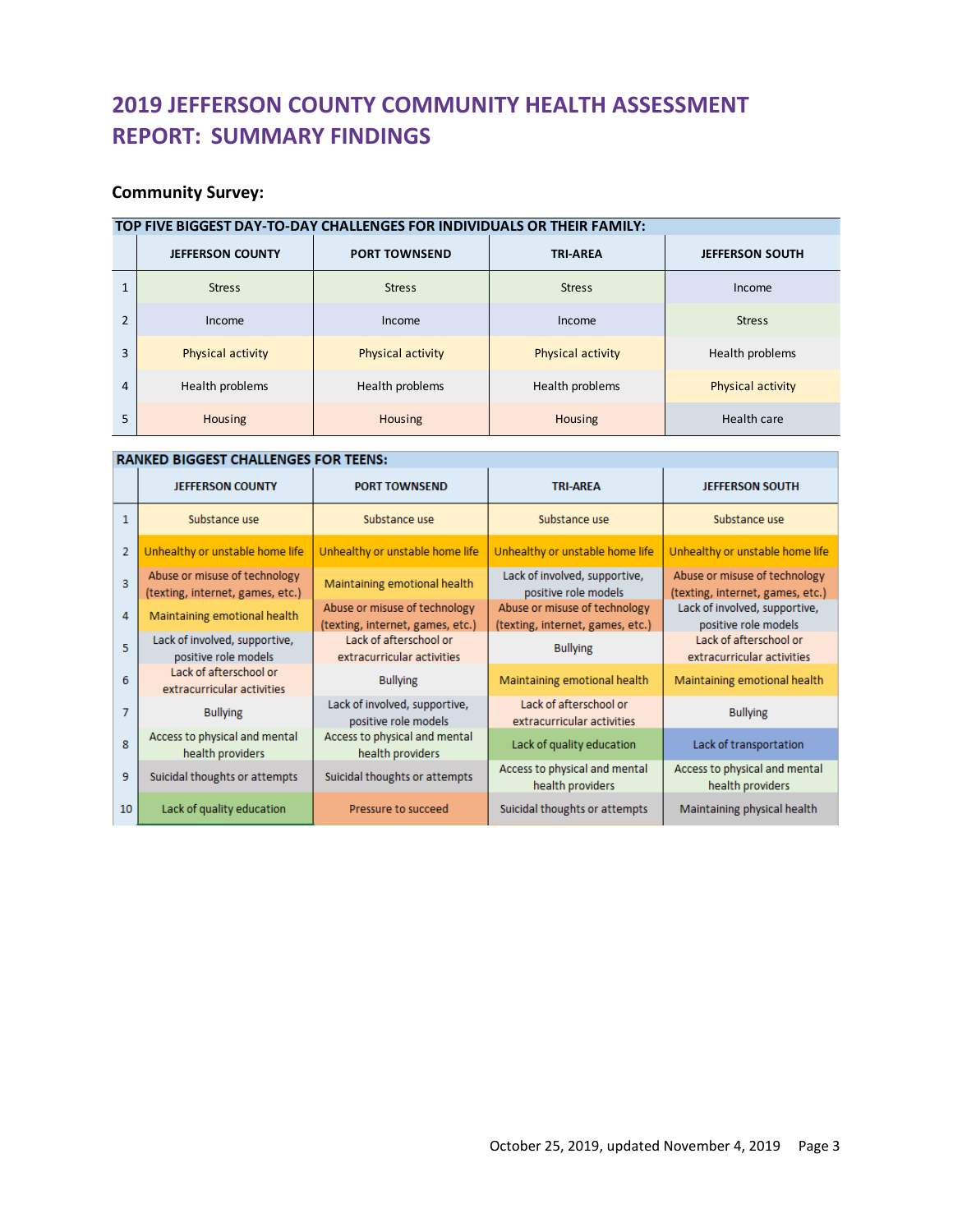#### **RANKED BIGGEST CHALLENGES FOR SENIORS (AGE 65+):**

|                | <b>JEFFERSON COUNTY</b>                      | <b>PORT TOWNSEND</b>                         | <b>TRI-AREA</b>                              | <b>JEFFERSON SOUTH</b>                       |
|----------------|----------------------------------------------|----------------------------------------------|----------------------------------------------|----------------------------------------------|
| $\mathbf{1}$   | Living on a fixed income                     | Living on a fixed income                     | Living on a fixed income                     | Living on a fixed income                     |
| $\overline{2}$ | Social isolation or being lonely             | Social isolation/being lonely                | Social isolation/being lonely                | Social isolation/being lonely                |
| 3              | Cost of needed assistance/care               | Cost of needed assistance/care               | Cost of needed assistance/care               | Cost of needed assistance/care               |
| 4              | <b>Housing</b>                               | <b>Housing</b>                               | <b>Housing</b>                               | Transportation                               |
| 5              | Managing health problems                     | Managing health problems                     | Managing health problems                     | Managing health problems                     |
| 6              | Transportation                               | Support to age in place                      | Transportation                               | <b>Housing</b>                               |
| $\overline{7}$ | Support to age in place                      | Transportation                               | Getting good health care                     | Lack of recreational or social<br>activities |
| 8              | Getting good health care                     | Getting good health care                     | Lack of recreational or social<br>activities | Getting good health care                     |
| 9              | Lack of recreational or social<br>activities | Lack of recreational or social<br>activities | Support to age in place                      | Support to age in place                      |
| 10             | Safety outside the home                      | Safety outside the home                      | Safety outside the home                      | Safety outside the home                      |

#### **TOP FIVE THINGS INDIVIDUALS WOULD LIKE TO SEE CHANGE TO IMPROVE HEALTH AND WELL-BEING IN JEFFERSON COUNTY:**

|   | .                                      |                                                                |                                        |                              |  |
|---|----------------------------------------|----------------------------------------------------------------|----------------------------------------|------------------------------|--|
|   | <b>JEFFERSON COUNTY</b>                | <b>PORT TOWNSEND</b>                                           | <b>TRI-AREA</b>                        | <b>JEFFERSON SOUTH</b>       |  |
| 1 | More affordable housing                | More affordable housing                                        | More affordable housing                | More/better jobs             |  |
|   | More/better jobs                       | More/better jobs                                               | More/better jobs                       | More affordable housing      |  |
| 3 | Better access to mental health<br>care | Better access to mental health<br>care                         | Less substance use/abuse               | Less substance use/abuse     |  |
| 4 | Less substance use/abuse               | More help for residents dealing<br>with stress, mental health, | Less poverty                           | Better access to dental care |  |
| 5 | Less poverty                           | Less substance use/abuse                                       | Better access to mental health<br>care | Less poverty                 |  |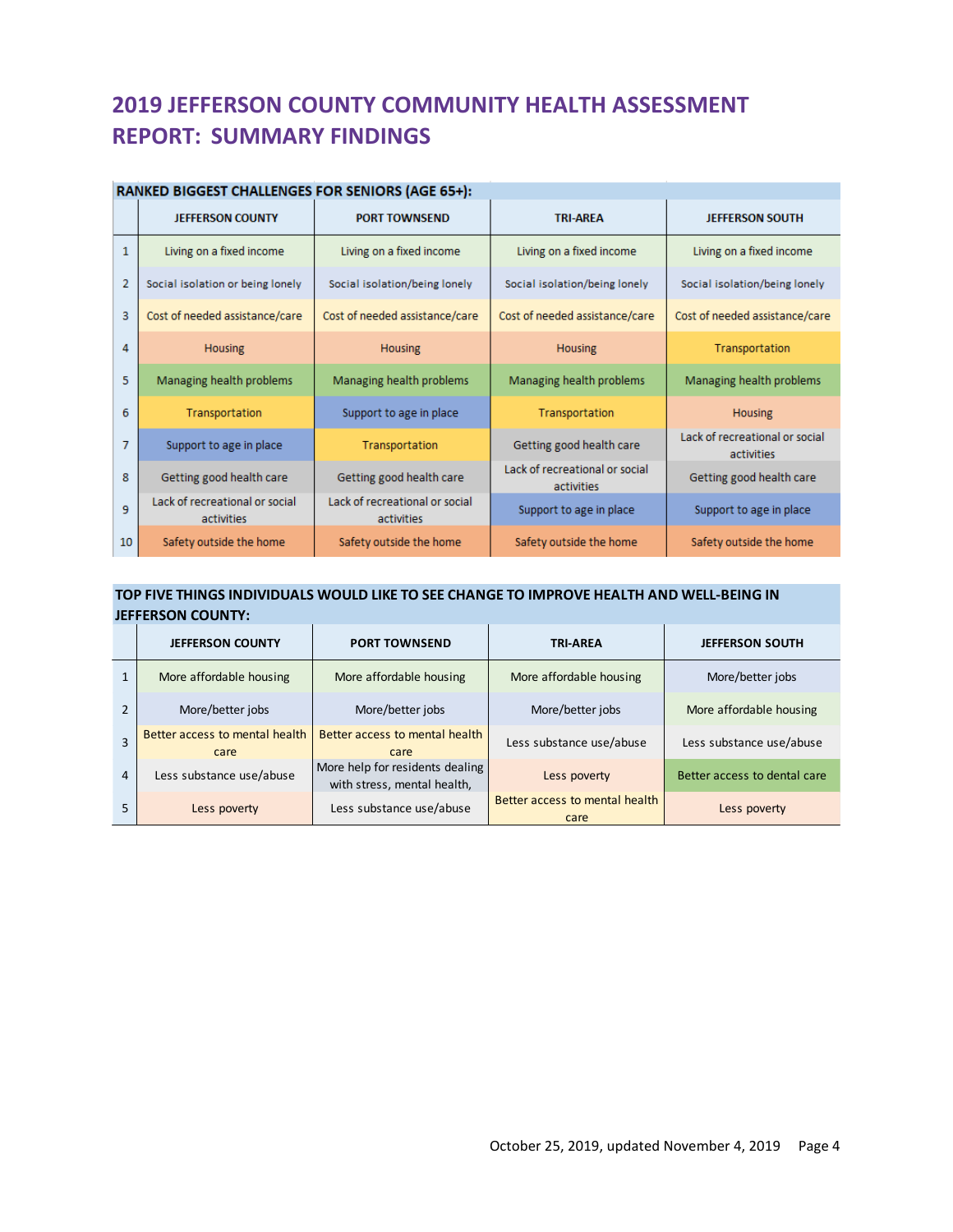#### **Quantitative Indicators**

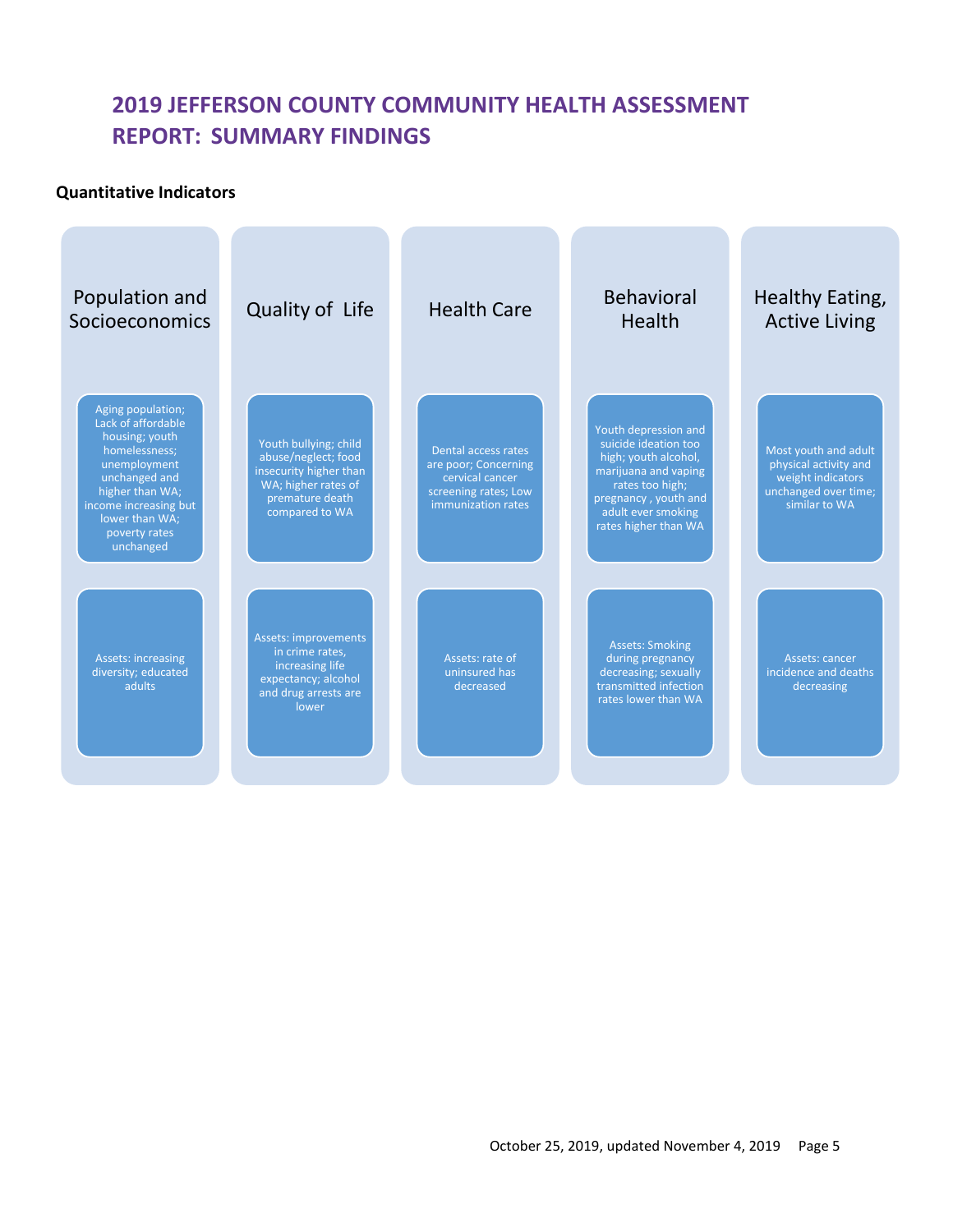| 2019 Jefferson Community Health Assessment - Key Findings Summary                           |                                                                                                                                                                                                                                                                                                  |                                                                                                                                                                                             |  |  |  |  |  |
|---------------------------------------------------------------------------------------------|--------------------------------------------------------------------------------------------------------------------------------------------------------------------------------------------------------------------------------------------------------------------------------------------------|---------------------------------------------------------------------------------------------------------------------------------------------------------------------------------------------|--|--|--|--|--|
| This column includes themes extracted from<br>community forum and key informant interviews. | This column is split to present the community<br>survey results from 4 questions, perception of:<br>biggest challenges for teens; biggest challenges<br>for seniors age 65+; top day-to-day challenges for<br>individuals or families; top things to change to<br>improve health and well-being. | This column includes a summary arrow symbol for<br>each indicator in the section split into 2 sets of<br>results, Jefferson trend over time (left) and<br>Jefferson compared to WA (right). |  |  |  |  |  |

#### **Part 1. Demographics, Socioeconomics, Community Safety Section A: Population**

<span id="page-5-0"></span>

| <b>JELLIUII A. FUUUIQUUII</b>                                                                                                        |                         |                                                                                                                                                                                                                                        |                                                                                   |  |  |  |  |  |  |
|--------------------------------------------------------------------------------------------------------------------------------------|-------------------------|----------------------------------------------------------------------------------------------------------------------------------------------------------------------------------------------------------------------------------------|-----------------------------------------------------------------------------------|--|--|--|--|--|--|
| <b>Community Input Themes (interviews/forums)</b>                                                                                    | <b>Community Survey</b> |                                                                                                                                                                                                                                        | <b>Quantitative Indicators</b> (green +; red -; black neutral)                    |  |  |  |  |  |  |
| Older population                                                                                                                     | N/A                     | Comparison over time:                                                                                                                                                                                                                  | Comparison to WA:                                                                 |  |  |  |  |  |  |
| Growing retiree population                                                                                                           |                         | <b>11444411</b>                                                                                                                                                                                                                        | ***个↓↓**                                                                          |  |  |  |  |  |  |
| Need improved social support infrastructure for<br>aging population<br>Retired population a significant resource to the<br>community |                         | Past decade steady<br>population growth;<br>result of in-migration.<br>Population aging. Higher<br>diversity among young<br>families (based on<br>race/ethnicity of public<br>school students)<br>compared to community<br>in general. | *no WA data<br>Overall migration rate up,<br>birth and death rates<br>decreasing. |  |  |  |  |  |  |
|                                                                                                                                      |                         |                                                                                                                                                                                                                                        |                                                                                   |  |  |  |  |  |  |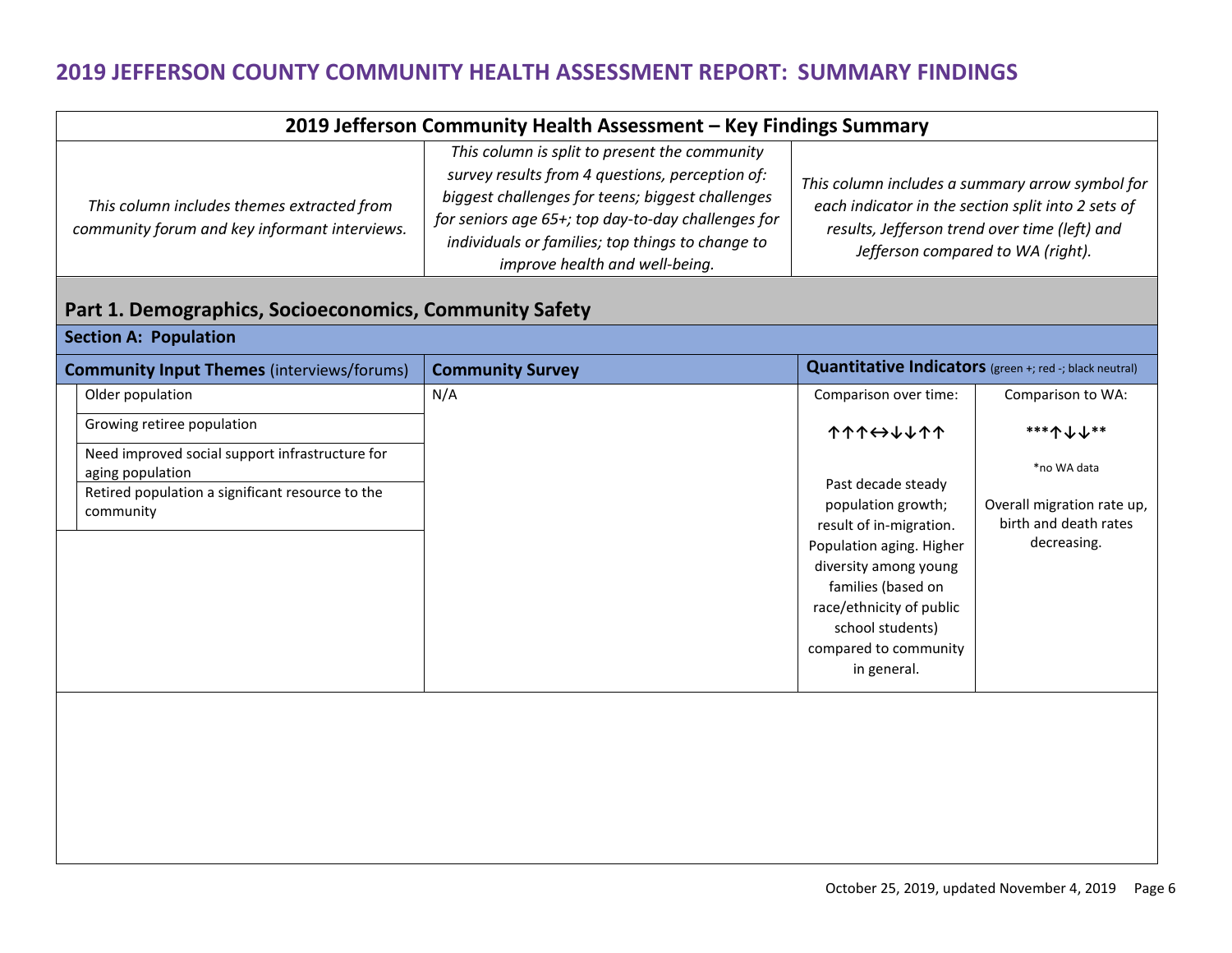| <b>Section B: Education</b> |                                                                                                                 |                                             |                |                                        |                                                 |                                                         |                                                                             |  |  |  |  |  |  |  |  |  |  |  |  |                     |                              |                                                |                                                                                 |
|-----------------------------|-----------------------------------------------------------------------------------------------------------------|---------------------------------------------|----------------|----------------------------------------|-------------------------------------------------|---------------------------------------------------------|-----------------------------------------------------------------------------|--|--|--|--|--|--|--|--|--|--|--|--|---------------------|------------------------------|------------------------------------------------|---------------------------------------------------------------------------------|
|                             | <b>Community Input Themes (interviews/forums)</b>                                                               | <b>Community Survey</b>                     |                |                                        |                                                 | Quantitative Indicators (green +; red -; black neutral) |                                                                             |  |  |  |  |  |  |  |  |  |  |  |  |                     |                              |                                                |                                                                                 |
|                             | School districts differ by parental support,<br>involvement<br>limited funding                                  | Community<br>perceives<br>lack of           | Seniors<br>N/A | Top<br>perceived<br>day-to-day         | Top things<br>to change to<br>improve           | Comparison over time:<br>⇔⇔⇔⇔↓↑                         | Comparison to WA:<br>$\uparrow \uparrow \leftrightarrow \leftrightarrow$ ** |  |  |  |  |  |  |  |  |  |  |  |  |                     |                              |                                                |                                                                                 |
|                             | Public schools serve as rural community centers                                                                 | quality<br>education                        |                | challenges<br>can all be<br>associated | health and<br>well-being:<br>more/              | High school graduation<br>rate unchanged. Public        | *no WA data<br>Adults with more than                                        |  |  |  |  |  |  |  |  |  |  |  |  |                     |                              |                                                |                                                                                 |
|                             | Strong need for continued and expanded provision<br>of behavioral health and preventive care in the<br>schools  | as $10^{\text{th}}$<br>biggest<br>challenge |                |                                        |                                                 |                                                         |                                                                             |  |  |  |  |  |  |  |  |  |  |  |  | with<br>educational | better jobs,<br>less poverty | school enrollment down<br>while private school | high school education<br>higher than WA; children<br>age 3-4 enrolled in school |
|                             | Assistance programs for students (food,<br>transportation) successful and well utilized in rural<br>communities | for teens                                   |                | attainment                             | associated<br>with<br>educational<br>attainment | enrollment up.                                          | higher than WA but it's<br>only half of kids that age.                      |  |  |  |  |  |  |  |  |  |  |  |  |                     |                              |                                                |                                                                                 |

<span id="page-6-2"></span><span id="page-6-1"></span><span id="page-6-0"></span>

| <b>Section C: Employment</b>                                                                   |                                                                                                                        |                       |                                                                  |                                                                    |                                                                                                                                                                                                                                                         |                                                                                                                          |  |
|------------------------------------------------------------------------------------------------|------------------------------------------------------------------------------------------------------------------------|-----------------------|------------------------------------------------------------------|--------------------------------------------------------------------|---------------------------------------------------------------------------------------------------------------------------------------------------------------------------------------------------------------------------------------------------------|--------------------------------------------------------------------------------------------------------------------------|--|
| <b>Community Input Themes (interviews/forums)</b>                                              | <b>Community Survey</b>                                                                                                |                       |                                                                  |                                                                    | Quantitative Indicators (green +; red -; black neutral)                                                                                                                                                                                                 |                                                                                                                          |  |
| Health of low-wage workers, living homeless<br>because of high housing costs                   | Community<br>perceives                                                                                                 | <b>Seniors</b><br>N/A | Top<br>perceived                                                 | Top things<br>to change to                                         | Comparison over time:                                                                                                                                                                                                                                   | Comparison to WA:                                                                                                        |  |
| Employees not living in Jefferson, unaffordable                                                | lack of                                                                                                                |                       | day-to-day                                                       | improve                                                            | $\leftrightarrow \uparrow \leftrightarrow$                                                                                                                                                                                                              | $\uparrow \uparrow \leftrightarrow$                                                                                      |  |
| High turnover in health services jobs - high volume<br>workload, burnout, unaffordable housing | quality<br>education<br>as $10th$<br>biggest<br>challenge<br>for teens,<br>associated<br>with future<br>employme<br>nt |                       | challenges<br>can all be<br>associated<br>with<br>employme<br>nt | health and<br>well-being:<br>more/<br>better jobs,<br>less poverty | Population not in the<br>labor force increasing,<br>maybe due to aging<br>population trend. No<br>change in occupations,<br>education, health care<br>and social assistance are<br>top 3; increase in<br>arts/recreation/entertai<br>nment/food sector. | Higher unemployment<br>rate than WA. Labor force<br>participation for males<br>and females ages 20-64<br>are same as WA. |  |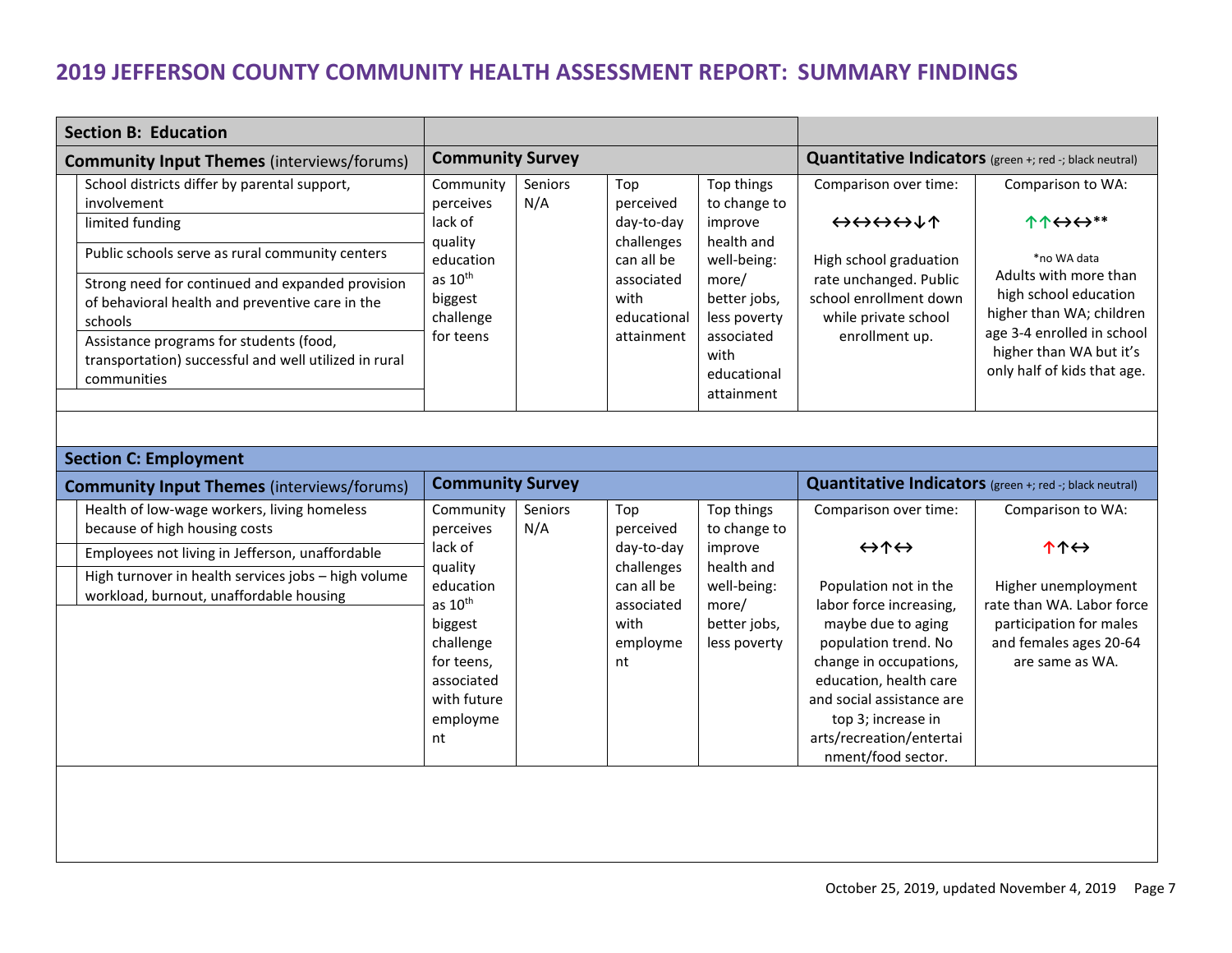<span id="page-7-1"></span><span id="page-7-0"></span>

| <b>Section D: Income and Poverty</b>                                                                                                                                                                                                                     |                                                                                                                                                                                                                           |                                                                                                                                             |                                                                                          |                                                                                                                                                 |                                                                                                                                                                                                                                                                                                                                                                 |                                                                                                                                                                                                                      |
|----------------------------------------------------------------------------------------------------------------------------------------------------------------------------------------------------------------------------------------------------------|---------------------------------------------------------------------------------------------------------------------------------------------------------------------------------------------------------------------------|---------------------------------------------------------------------------------------------------------------------------------------------|------------------------------------------------------------------------------------------|-------------------------------------------------------------------------------------------------------------------------------------------------|-----------------------------------------------------------------------------------------------------------------------------------------------------------------------------------------------------------------------------------------------------------------------------------------------------------------------------------------------------------------|----------------------------------------------------------------------------------------------------------------------------------------------------------------------------------------------------------------------|
| <b>Community Input Themes (interviews/forums)</b>                                                                                                                                                                                                        |                                                                                                                                                                                                                           | <b>Community Survey</b>                                                                                                                     |                                                                                          |                                                                                                                                                 |                                                                                                                                                                                                                                                                                                                                                                 | Quantitative Indicators (green +; red -; black neutral)                                                                                                                                                              |
| Poverty<br>Social determinants of health<br>Rural poverty vs. Port Townsend<br>Working poor<br>Homelessness<br>Child poverty<br>poverty and socioeconomic disparities were the<br>main "upstream" factors to many health concerns<br>in Jefferson County | Teens:<br>community<br>perceives<br>top<br>challenge:<br>unhealthy/<br>unstable<br>home can<br>be<br>associated<br>with<br>income/<br>poverty;<br>lack of<br>quality<br>education<br>associated<br>with future<br>income/ | Seniors:<br>community<br>perceives<br>top<br>challenges<br>as: living on<br>fixed<br>income and<br>cost of<br>needed<br>assistance/<br>care | Top<br>perceived<br>day-to-day<br>challenges<br>associated<br>with<br>income/po<br>verty | Top things<br>to change to<br>improve<br>health and<br>well-being $-$<br>more<br>affordable<br>housing,<br>more/better<br>jobs, less<br>poverty | Comparison over time:<br><b>1114001</b><br>Per capita income,<br>median household<br>income and average<br>earnings per job all<br>improving; median<br>household income still<br>\$20,000 below WA and<br>variation by sub-county<br>area. No change in<br>population living in<br>poverty. More public<br>school students eligible<br>for free/reduced meals. | Comparison to WA:<br><b>VATAGUL</b><br>Per capita income,<br>median household<br>income and average<br>earnings per job all lower<br>than WA; more public<br>school students eligible<br>for free/reduced meals.     |
|                                                                                                                                                                                                                                                          | poverty                                                                                                                                                                                                                   |                                                                                                                                             |                                                                                          |                                                                                                                                                 |                                                                                                                                                                                                                                                                                                                                                                 |                                                                                                                                                                                                                      |
| <b>Section E: Household Composition</b>                                                                                                                                                                                                                  |                                                                                                                                                                                                                           |                                                                                                                                             |                                                                                          |                                                                                                                                                 |                                                                                                                                                                                                                                                                                                                                                                 |                                                                                                                                                                                                                      |
| <b>Community Input Themes (interviews/forums)</b>                                                                                                                                                                                                        | <b>Community Survey</b>                                                                                                                                                                                                   |                                                                                                                                             |                                                                                          |                                                                                                                                                 | Quantitative Indicators (green +; red -; black neutral)                                                                                                                                                                                                                                                                                                         |                                                                                                                                                                                                                      |
| Older adults living alone, isolated. Risk factors for<br>injury, social support<br>Need wide range of support services, housing, and<br>infrastructure changes that support mobility and<br>socialization                                                | Teens:<br>community<br>perceives<br>top<br>challenge:<br>unhealthy/<br>unstable<br>home<br>environme<br>nt                                                                                                                | Seniors:<br>community<br>perceives<br>second top<br>challenge<br>as: social<br>isolation/<br>being<br>lonely                                |                                                                                          |                                                                                                                                                 | Comparison over time:<br>$\leftrightarrow \leftrightarrow \leftrightarrow \leftrightarrow \leftrightarrow$<br>No change in household<br>composition or % of<br>older adults living alone.                                                                                                                                                                       | Comparison to WA:<br>$T+1+1$<br>More households with<br>married couple, no<br>children. Jefferson has<br>lower rates of married<br>couples with children and<br>single parent households.<br>Jefferson has same rate |
|                                                                                                                                                                                                                                                          |                                                                                                                                                                                                                           |                                                                                                                                             |                                                                                          |                                                                                                                                                 |                                                                                                                                                                                                                                                                                                                                                                 | older adults living alone.                                                                                                                                                                                           |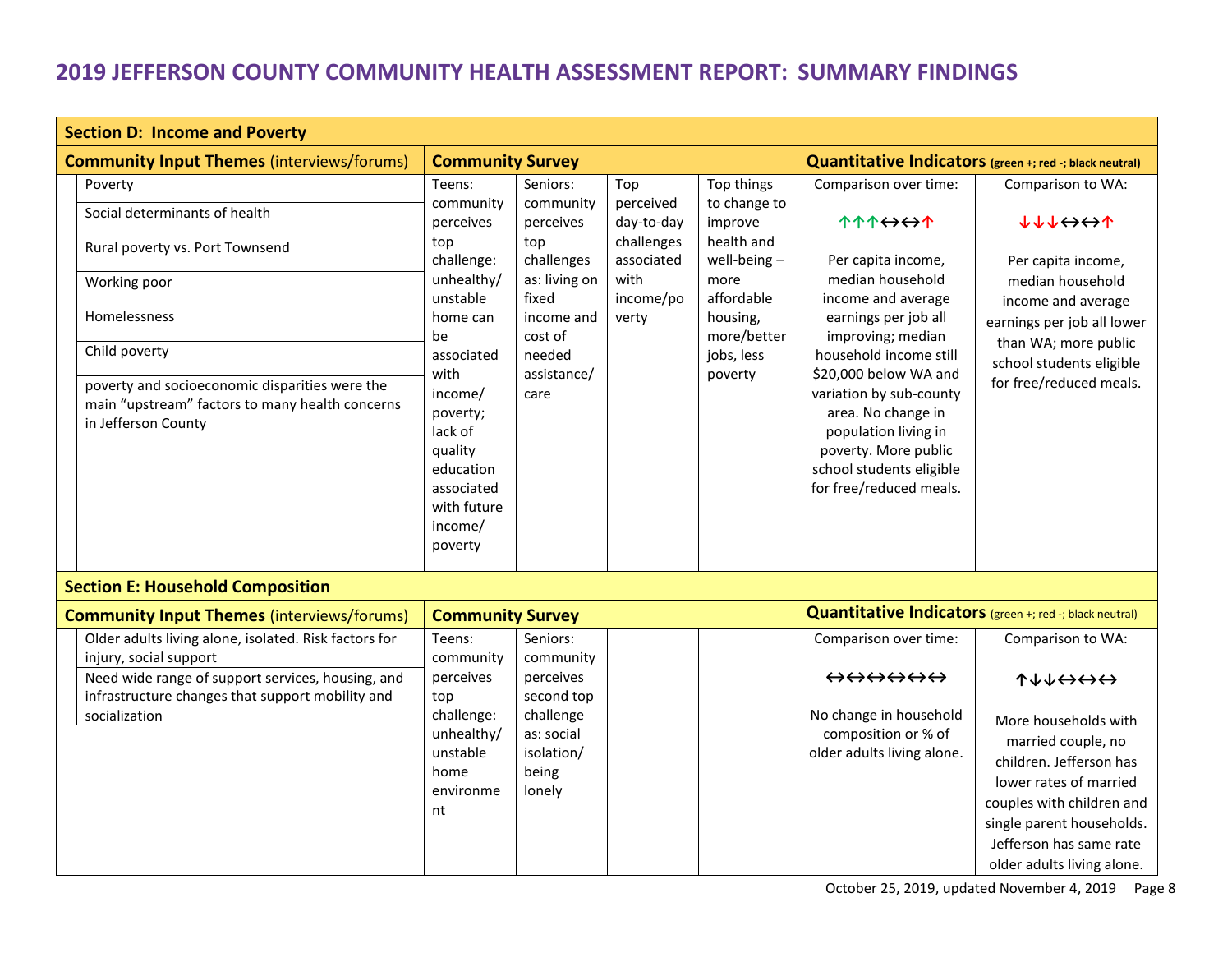<span id="page-8-1"></span><span id="page-8-0"></span>

| <b>Section F: Housing</b>                                                                                                                                                                                                                                                                                                                           |                                                                                                                                                                                                                               |                                                                                                              |                                                                                                                                      |                                                                                                                                              |                                                                                                                                                                                                                                                                                                                                           |                                                                                                                                                                                                                                                                                                                                                                      |
|-----------------------------------------------------------------------------------------------------------------------------------------------------------------------------------------------------------------------------------------------------------------------------------------------------------------------------------------------------|-------------------------------------------------------------------------------------------------------------------------------------------------------------------------------------------------------------------------------|--------------------------------------------------------------------------------------------------------------|--------------------------------------------------------------------------------------------------------------------------------------|----------------------------------------------------------------------------------------------------------------------------------------------|-------------------------------------------------------------------------------------------------------------------------------------------------------------------------------------------------------------------------------------------------------------------------------------------------------------------------------------------|----------------------------------------------------------------------------------------------------------------------------------------------------------------------------------------------------------------------------------------------------------------------------------------------------------------------------------------------------------------------|
| <b>Community Input Themes (interviews/forums)</b>                                                                                                                                                                                                                                                                                                   | <b>Community Survey</b>                                                                                                                                                                                                       |                                                                                                              |                                                                                                                                      |                                                                                                                                              | Quantitative Indicators (green +; red -; black neutral)                                                                                                                                                                                                                                                                                   |                                                                                                                                                                                                                                                                                                                                                                      |
| Affordability - unaffordable for many populations,<br>working class county residents, young families,<br>seniors, people seeking mental health treatment<br>and people in the therapeutic court system seeking<br>transitional housing<br>Homelessness - low-wage workers living homeless<br>due to unaffordable housing<br>Limited number of units | Teens:<br>community<br>perceives<br>top<br>challenge:<br>unhealthy/<br>unstable<br>home<br>environme<br>nt                                                                                                                    | Seniors:<br>community<br>perceives<br>second top<br>challenge<br>as: social<br>isolation/<br>being<br>lonely | Top<br>perceived<br>day-to-day<br>challenges<br>associated<br>with<br>housing:<br>2 <sup>nd</sup> income;<br>5 <sup>th</sup> housing | Top things<br>to change to<br>improve<br>health and<br>well-being:<br>more<br>affordable<br>housing,<br>more/better<br>jobs, less<br>poverty | Comparison over time:<br>$\leftrightarrow \uparrow \uparrow \leftrightarrow \leftrightarrow \downarrow \leftrightarrow$<br>$\leftrightarrow\leftrightarrow\uparrow\leftrightarrow\uparrow$<br>Home and rent prices<br>increasing; vacant<br>housing increasing. 102<br>individuals counted in<br>annual count of<br>homeless; 90 students | Comparison to WA:<br>$\leftrightarrow$ $\uparrow$ $\downarrow$ $\uparrow$ $\downarrow$ $\leftrightarrow$ $\leftrightarrow$ $\leftrightarrow$<br>$\leftrightarrow \leftrightarrow \leftrightarrow \downarrow$<br>*no WA data<br>Rent prices lower and<br>home prices higher than<br>WA; affordability gap<br>higher than WA, Jefferson<br>is less affordable. Vacancy |
|                                                                                                                                                                                                                                                                                                                                                     |                                                                                                                                                                                                                               |                                                                                                              |                                                                                                                                      |                                                                                                                                              | during school year.                                                                                                                                                                                                                                                                                                                       | rate higher than WA.                                                                                                                                                                                                                                                                                                                                                 |
| <b>Section G: Community Safety</b>                                                                                                                                                                                                                                                                                                                  |                                                                                                                                                                                                                               |                                                                                                              |                                                                                                                                      |                                                                                                                                              |                                                                                                                                                                                                                                                                                                                                           |                                                                                                                                                                                                                                                                                                                                                                      |
| <b>Community Input Themes (interviews/forums)</b>                                                                                                                                                                                                                                                                                                   | <b>Community Survey</b>                                                                                                                                                                                                       |                                                                                                              |                                                                                                                                      |                                                                                                                                              | Quantitative Indicators (green +; red -; black neutral)                                                                                                                                                                                                                                                                                   |                                                                                                                                                                                                                                                                                                                                                                      |
| Property theft<br>Domestic violence                                                                                                                                                                                                                                                                                                                 | Teens:<br>community<br>perceives                                                                                                                                                                                              | Seniors:<br>community<br>perceives                                                                           |                                                                                                                                      |                                                                                                                                              | Comparison over time:                                                                                                                                                                                                                                                                                                                     | Comparison to WA:<br><b>101111111</b>                                                                                                                                                                                                                                                                                                                                |
| Child neglect and abuse, particularly in rural areas<br>Community safety and a sense of a "tight-knit"<br>community were viewed as key elements that<br>promote the health and wellbeing of Jefferson<br>County residents                                                                                                                           | top<br>challenges<br>associated<br>with safety:<br>substance<br>use,<br>unhealthy/<br>unstable<br>home<br>environme<br>nt, abuse/<br>misuse of<br>technology,<br>emotional<br>health, role<br>models,<br>bullying,<br>suicide | $10^{\text{th}}$ top<br>challenge<br>as: safety<br>outside the<br>home                                       |                                                                                                                                      |                                                                                                                                              | Mostly unchanged,<br>domestic violence,<br>personal crime, and total<br>crime rates down.                                                                                                                                                                                                                                                 | 6 <sup>th</sup> grade bullying and<br>rates of child<br>abuse/neglect higher<br>than WA; crime rates<br>lower than WA.                                                                                                                                                                                                                                               |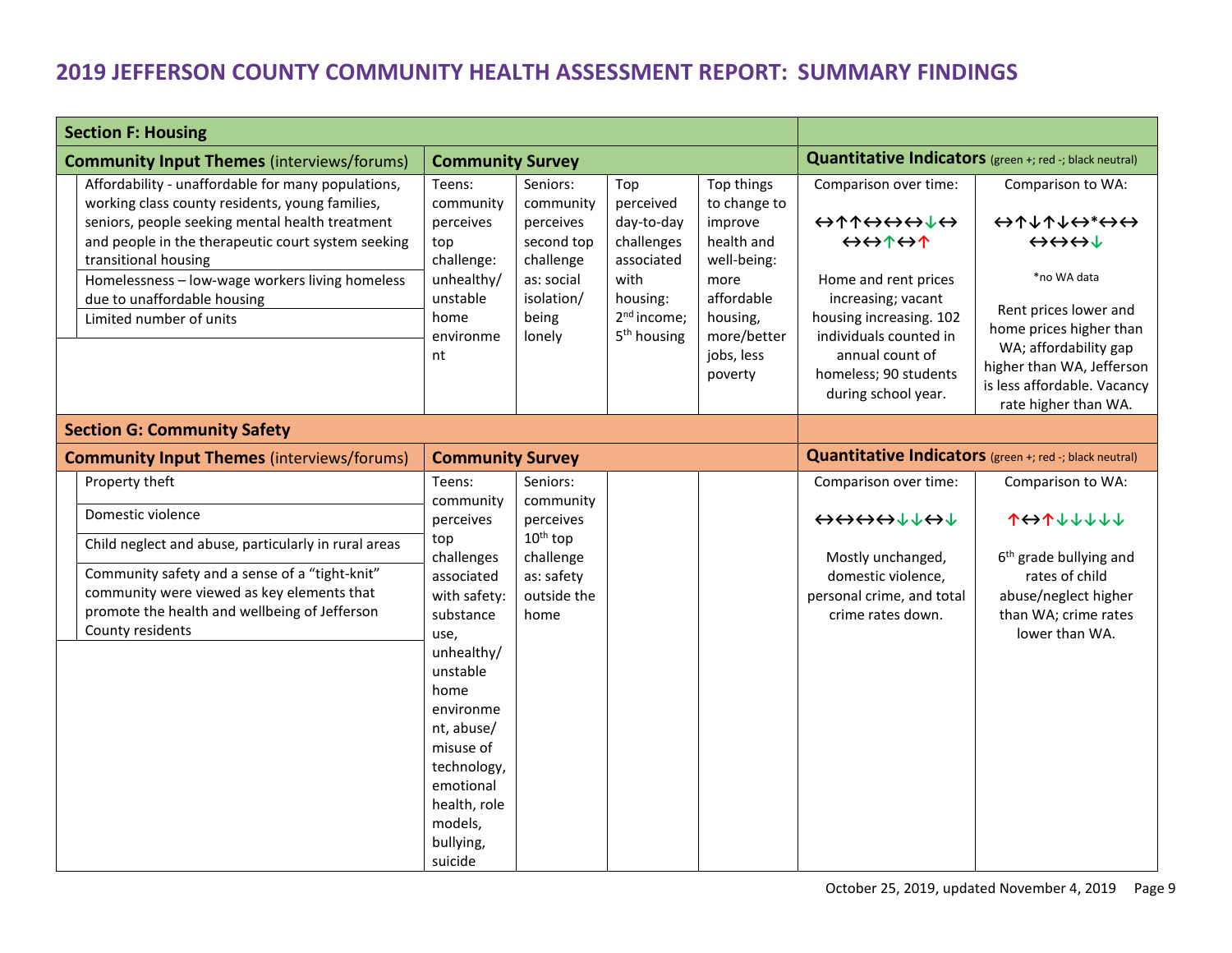<span id="page-9-0"></span>

| Part II. Quality of Life |                                                                                                                                                                                                                                      |                         |                                                                     |                                                    |                                      |                                                                                                                                                                          |                                                                                                                        |  |
|--------------------------|--------------------------------------------------------------------------------------------------------------------------------------------------------------------------------------------------------------------------------------|-------------------------|---------------------------------------------------------------------|----------------------------------------------------|--------------------------------------|--------------------------------------------------------------------------------------------------------------------------------------------------------------------------|------------------------------------------------------------------------------------------------------------------------|--|
|                          | <b>Community Input Themes (interviews/forums)</b>                                                                                                                                                                                    | <b>Community Survey</b> |                                                                     |                                                    |                                      | Quantitative Indicators (green +; red -; black neutral)                                                                                                                  |                                                                                                                        |  |
|                          | Quality of life                                                                                                                                                                                                                      | Teens:                  | Seniors:                                                            | Community                                          | Community                            | Comparison over time:                                                                                                                                                    | Comparison to WA:                                                                                                      |  |
|                          | Elderly quality of life, older adults living alone,<br>isolation                                                                                                                                                                     | community<br>perceived  | community<br>perceived                                              | perceived<br>top 5 day-                            | perceived<br>things to               | $\uparrow \leftrightarrow \leftrightarrow \leftrightarrow **$                                                                                                            | $\leftrightarrow \leftrightarrow \leftrightarrow \land \leftrightarrow \leftrightarrow$                                |  |
|                          | Rural quality of life                                                                                                                                                                                                                | top<br>challenges       | top<br>challenges                                                   | to-day<br>challenges                               | change to<br>improve                 | *no trend data                                                                                                                                                           |                                                                                                                        |  |
|                          | Poverty and quality of life                                                                                                                                                                                                          | all                     | all                                                                 | all                                                | health/well-                         |                                                                                                                                                                          |                                                                                                                        |  |
|                          | <b>ACEs</b>                                                                                                                                                                                                                          | associated              | associated                                                          | associated                                         | being all                            | Life expectancy                                                                                                                                                          | Jefferson has higher rate                                                                                              |  |
|                          | Limited care options for children with disabilities or<br>specialized medical needs                                                                                                                                                  | with quality<br>of life | with<br>quality of                                                  | with<br>quality of                                 | impact<br>quality of                 | increasing. Additional<br>hears of healthy life                                                                                                                          | of disability compared to<br>WA.                                                                                       |  |
|                          | Transportation was widely considered a major<br>barrier to health care, financial stability, and overall<br>quality of life                                                                                                          |                         | life                                                                | life                                               | life                                 | unchanged while WA<br>state saw increase.                                                                                                                                |                                                                                                                        |  |
|                          | Public libraries were regarded as "second<br>responders" in the community in terms of direct<br>engagement with vulnerable populations<br>Communication and outreach about existing                                                  |                         |                                                                     |                                                    |                                      |                                                                                                                                                                          |                                                                                                                        |  |
|                          | services a challenge across the county                                                                                                                                                                                               |                         |                                                                     |                                                    |                                      |                                                                                                                                                                          |                                                                                                                        |  |
|                          |                                                                                                                                                                                                                                      |                         |                                                                     |                                                    |                                      |                                                                                                                                                                          |                                                                                                                        |  |
|                          | <b>Food Insecurity</b>                                                                                                                                                                                                               |                         |                                                                     |                                                    |                                      |                                                                                                                                                                          |                                                                                                                        |  |
|                          | <b>Community Input Themes (interviews/forums)</b><br>Healthy food affordability                                                                                                                                                      | <b>Community Survey</b> | Seniors:                                                            |                                                    |                                      | Quantitative Indicators (green +; red -; black neutral)                                                                                                                  |                                                                                                                        |  |
|                          |                                                                                                                                                                                                                                      |                         | community                                                           | Top<br>perceived                                   | Top things<br>to change to           | Comparison over time:                                                                                                                                                    | Comparison to WA:                                                                                                      |  |
|                          | Healthy food access a challenge                                                                                                                                                                                                      |                         | perceives                                                           | day-to-day                                         | improve                              | $\leftrightarrow$ $\leftrightarrow$ $\leftrightarrow$ $\leftrightarrow$ $\leftrightarrow$ $\leftrightarrow$ $\uparrow$                                                   | <b>11<del>000000</del>1</b>                                                                                            |  |
|                          | WIC, SNAP                                                                                                                                                                                                                            |                         | top                                                                 | challenges                                         | health and                           |                                                                                                                                                                          |                                                                                                                        |  |
|                          | Existing food banks very successful and substantial<br>resources                                                                                                                                                                     |                         | challenge                                                           | associated                                         | well-being:                          | *no trend data                                                                                                                                                           |                                                                                                                        |  |
|                          | schools have been successful in securing funding to<br>provide healthy food assistance programs<br>explore additional partnering opportunities with<br>local farmers and farmers markets to increase<br>access in remote communities |                         | as: living on<br>fixed<br>income,<br>managing<br>health<br>problems | with food<br>insecurity:<br>2 <sup>nd</sup> income | more/better<br>jobs, less<br>poverty | No change in food<br>insecurity while WA<br>improved; Youth 8 <sup>th</sup> -12 <sup>th</sup><br>grade self reported food<br>insecurity unchanged<br>while WA decreased. | More food insecurity,<br>total population and<br>children compared to<br>WA. More WIC recipients<br>use farmers market |  |
|                          |                                                                                                                                                                                                                                      |                         | impact<br>food<br>security                                          |                                                    |                                      | Increase in population<br>with SNAP benefits.                                                                                                                            | vouchers; fewer Jefferson<br>residents have SNAP<br>benefits.                                                          |  |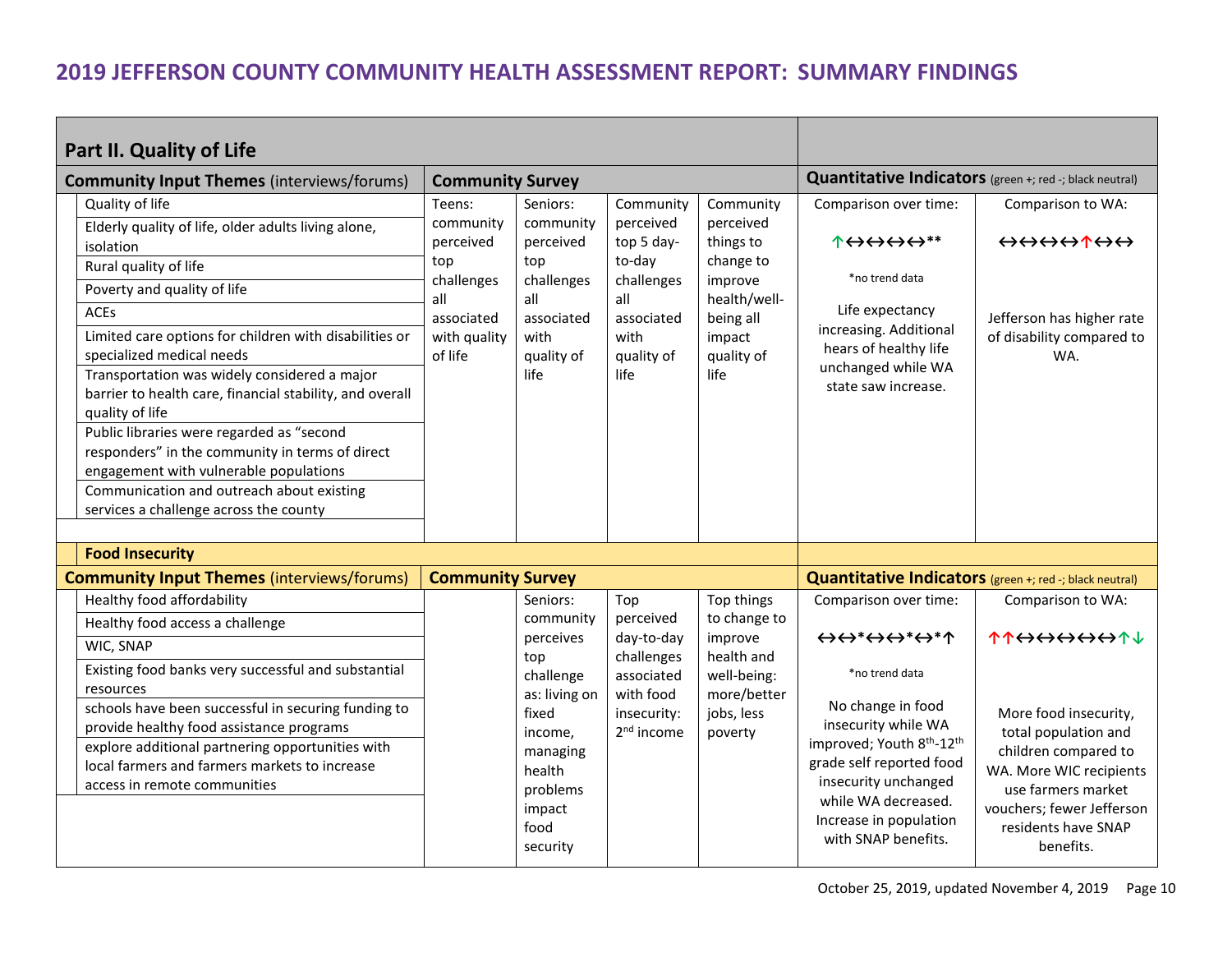<span id="page-10-2"></span><span id="page-10-1"></span><span id="page-10-0"></span>

| <b>Part III. Health Care</b>                                                                                                                                                                                                                                                                                                                                                                                                                                                                                                                                                                   |                                                                                                                                 |                                                                                                                                                                                                       |                                                                                                                         |                                                                                                                                                                                   |                                                                                                                                                                                                                                                                       |                                                                                                                                                                                                                                     |  |
|------------------------------------------------------------------------------------------------------------------------------------------------------------------------------------------------------------------------------------------------------------------------------------------------------------------------------------------------------------------------------------------------------------------------------------------------------------------------------------------------------------------------------------------------------------------------------------------------|---------------------------------------------------------------------------------------------------------------------------------|-------------------------------------------------------------------------------------------------------------------------------------------------------------------------------------------------------|-------------------------------------------------------------------------------------------------------------------------|-----------------------------------------------------------------------------------------------------------------------------------------------------------------------------------|-----------------------------------------------------------------------------------------------------------------------------------------------------------------------------------------------------------------------------------------------------------------------|-------------------------------------------------------------------------------------------------------------------------------------------------------------------------------------------------------------------------------------|--|
| <b>Section A: Health Care Coverage</b>                                                                                                                                                                                                                                                                                                                                                                                                                                                                                                                                                         |                                                                                                                                 |                                                                                                                                                                                                       |                                                                                                                         |                                                                                                                                                                                   |                                                                                                                                                                                                                                                                       |                                                                                                                                                                                                                                     |  |
| <b>Community Input Themes (interviews/forums)</b>                                                                                                                                                                                                                                                                                                                                                                                                                                                                                                                                              | <b>Community Survey</b>                                                                                                         |                                                                                                                                                                                                       |                                                                                                                         |                                                                                                                                                                                   | Quantitative Indicators (green +; red -; black neutral)                                                                                                                                                                                                               |                                                                                                                                                                                                                                     |  |
| Medicaid expansion generally increased insured;<br>uncertainties about which providers accept<br>Medicaid, unexpected costs<br>Still some residents who barely do not qualify for<br>Medicaid - high risk for not seeking care or<br>obtaining health insurance due to cost barriers<br>Insurance coverage--Medicaid: dental, youth, MH,<br>end of life                                                                                                                                                                                                                                        | N/A                                                                                                                             | Seniors:<br>community<br>perceived<br>top<br>challenges<br>associated<br>with health<br>coverage:<br>living on a<br>fixed<br>income,<br>cost of<br>needed<br>assistance/<br>care, good<br>health care | Community<br>perceived<br>top 5 day-<br>to-day<br>challenge<br>associated<br>with health<br>care<br>coverage:<br>income | Community<br>perceived<br>things to<br>change to<br>improve<br>health/well-<br>being:<br>more/better<br>jobs and less<br>poverty<br>associated<br>with health<br>care<br>coverage | Comparison over time:<br>$v^* \leftrightarrow \leftrightarrow \leftrightarrow \psi$<br>*no trend data<br>Rate of uninsured<br>decreasing, about 2000<br>residents are uninsured.<br>80% of adults report<br>being adequately<br>insured (not un or under<br>insured). | Comparison to WA:<br>$\leftrightarrow^*\leftrightarrow\uparrow\downarrow\downarrow$<br>*no WA data<br>No difference in rate of<br>uninsured, higher rate of<br>kids with Apple Health,<br>lower rate of having<br>dental insurance. |  |
| <b>Section B: Health Care Access</b>                                                                                                                                                                                                                                                                                                                                                                                                                                                                                                                                                           |                                                                                                                                 |                                                                                                                                                                                                       |                                                                                                                         |                                                                                                                                                                                   |                                                                                                                                                                                                                                                                       |                                                                                                                                                                                                                                     |  |
| <b>Community Input Themes (interviews/forums)</b>                                                                                                                                                                                                                                                                                                                                                                                                                                                                                                                                              | <b>Community Survey</b>                                                                                                         |                                                                                                                                                                                                       |                                                                                                                         |                                                                                                                                                                                   | Quantitative Indicators (green +; red -; black neutral)                                                                                                                                                                                                               |                                                                                                                                                                                                                                     |  |
| <b>Health Professionals</b>                                                                                                                                                                                                                                                                                                                                                                                                                                                                                                                                                                    | Teens:                                                                                                                          | Seniors:                                                                                                                                                                                              | Community                                                                                                               | Community                                                                                                                                                                         | Comparison over time:                                                                                                                                                                                                                                                 | Comparison to WA:                                                                                                                                                                                                                   |  |
| Mental health professional shortage and burnout<br>Geriatric care, maintenance care                                                                                                                                                                                                                                                                                                                                                                                                                                                                                                            | community<br>perceived                                                                                                          | community<br>perceived                                                                                                                                                                                | perceived<br>top 5 day-                                                                                                 | perceived<br>things to                                                                                                                                                            | $\leftrightarrow\downarrow\uparrow^*\leftrightarrow\leftrightarrow\leftrightarrow^*\leftrightarrow^*$<br>$***\leftrightarrow\leftrightarrow*\leftrightarrow$                                                                                                          | $\leftrightarrow \downarrow \leftrightarrow^* \leftrightarrow \leftrightarrow \leftrightarrow^*$<br>** $+ + +$                                                                                                                      |  |
| Barriers: cost, transportation, limited specialty,<br>limited provider capacity, stigma (BH), lack of<br>specialty services<br>Mobile clinics, school-based health clinics, new<br>dental clinic, and integrated behavioral health<br>services in law enforcement were noted as recent<br>advances towards increasing health care access<br>Women's health and pregnancy services were also<br>identified as strong points in the healthcare system<br>Success in leveraging resources from well-funded<br>health care services to support other programs and<br>needs voiced by the community | top<br>challenges<br>associated<br>with health<br>care<br>access:<br>access to<br>physical<br>and mental<br>health<br>providers | top<br>challenges<br>associated<br>with health<br>care access:<br>living on a<br>fixed<br>income,<br>cost of<br>needed<br>assistance/                                                                 | to-day<br>challenge<br>all<br>associated<br>with health<br>care access                                                  | change to<br>improve<br>health/well-<br>being: better<br>access to<br>mental<br>health care                                                                                       | *no trend data<br>Note: HYS comparison of 10 <sup>th</sup><br>grade only<br>No change in primary<br>care provider rate,<br>decreased dentist rate,<br>increased mental health<br>provider rate. No change<br>in adults or youth seeing<br>doctor in past year. Only   | *no WA data<br>Note: HYS comparison of 10 <sup>th</sup><br>grade only<br>Dentist rate lower than<br>WA. Lower rates of adult,<br>youth and all ages with<br>Medicaid past year.                                                     |  |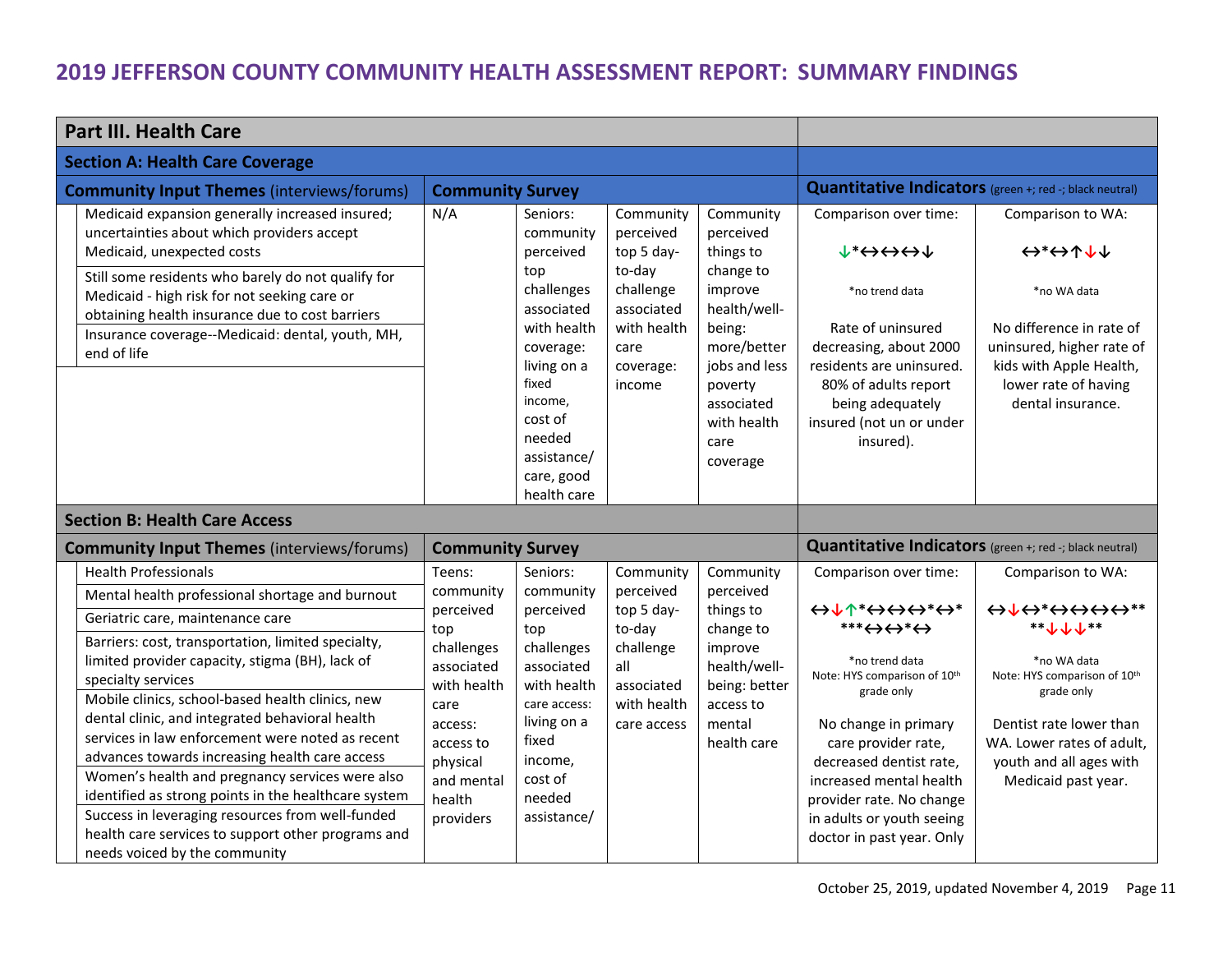<span id="page-11-2"></span><span id="page-11-1"></span><span id="page-11-0"></span>

|                                                               |                         | care, good<br>health care |                              |                                           | 58% of children ages 3-6<br>with Medicaid complete<br>annual well-child visit.                                                                                                                                                                                     |                                                                                                                                                  |
|---------------------------------------------------------------|-------------------------|---------------------------|------------------------------|-------------------------------------------|--------------------------------------------------------------------------------------------------------------------------------------------------------------------------------------------------------------------------------------------------------------------|--------------------------------------------------------------------------------------------------------------------------------------------------|
| Part IV. Pregnancy and Births                                 |                         |                           |                              |                                           |                                                                                                                                                                                                                                                                    |                                                                                                                                                  |
| <b>Community Input Themes (interviews/forums)</b>             | <b>Community Survey</b> |                           |                              |                                           | Quantitative Indicators (green +; red -; black neutral)                                                                                                                                                                                                            |                                                                                                                                                  |
| Access to contraception                                       | N/A                     | N/A                       | Community                    | Community                                 | Comparison over time:                                                                                                                                                                                                                                              | Comparison to WA:                                                                                                                                |
| <b>Education about services</b>                               |                         |                           | perceived<br>top 5 day-      | perceived                                 |                                                                                                                                                                                                                                                                    | <b>↓↓⇔↑↑←↓←*←</b>                                                                                                                                |
| WIC well used                                                 |                         |                           | to-day                       | things to<br>change to                    | $\downarrow \leftrightarrow \leftrightarrow \leftrightarrow$                                                                                                                                                                                                       | $\leftrightarrow\leftrightarrow\uparrow$                                                                                                         |
| Limited services/supports for families with young<br>children |                         |                           | challenges<br>all            | improve<br>health/well-                   | *no trend data                                                                                                                                                                                                                                                     | *no WA data                                                                                                                                      |
| Child care a major need                                       |                         |                           | associated                   | being all                                 | Pregnancy and birth                                                                                                                                                                                                                                                | Lower pregnancy and                                                                                                                              |
| Social support activities needed                              |                         |                           | with<br>pregnancy/<br>births | associated<br>with<br>pregnancy<br>births | rates decreasing.<br>Smoking during<br>pregnancy decreasing.<br>No change in prenatal<br>care, low birth weight,<br>method of delivery,<br>gestational<br>hypertension,<br>breastfeeding in<br>hospital, WIC<br>participation; gestational<br>diabetes increasing. | birth rates. Higher rate of<br>Medicaid paid births,<br>smoking during<br>pregnancy and WIC<br>participation. Lower rate<br>of low birth weight. |
| Part V. Behaviors, Illness, Injury, Hospitalizations, Deaths  |                         |                           |                              |                                           |                                                                                                                                                                                                                                                                    |                                                                                                                                                  |
| <b>Section A. Communicable Diseases</b>                       |                         |                           |                              |                                           |                                                                                                                                                                                                                                                                    |                                                                                                                                                  |
| <b>Community Input Themes (interviews/forums)</b>             | <b>Community Survey</b> |                           |                              |                                           | <b>Quantitative Indicators</b> (green +; red -; black neutral)                                                                                                                                                                                                     |                                                                                                                                                  |
| N/A                                                           | N/A                     |                           |                              |                                           | Comparison over time:                                                                                                                                                                                                                                              | Comparison to WA:                                                                                                                                |
|                                                               |                         |                           |                              |                                           | $\leftrightarrow \Upsilon***$                                                                                                                                                                                                                                      | $J J$ ****< $\leftrightarrow$                                                                                                                    |
|                                                               |                         |                           |                              |                                           | *no trend data                                                                                                                                                                                                                                                     | *no WA data                                                                                                                                      |
|                                                               |                         |                           |                              |                                           | Gonorrhea increasing,<br>chlamydia and hep C<br>same.                                                                                                                                                                                                              | Chlamydia and gonorrhea<br>rates lower than WA; Hep<br>C rate same.                                                                              |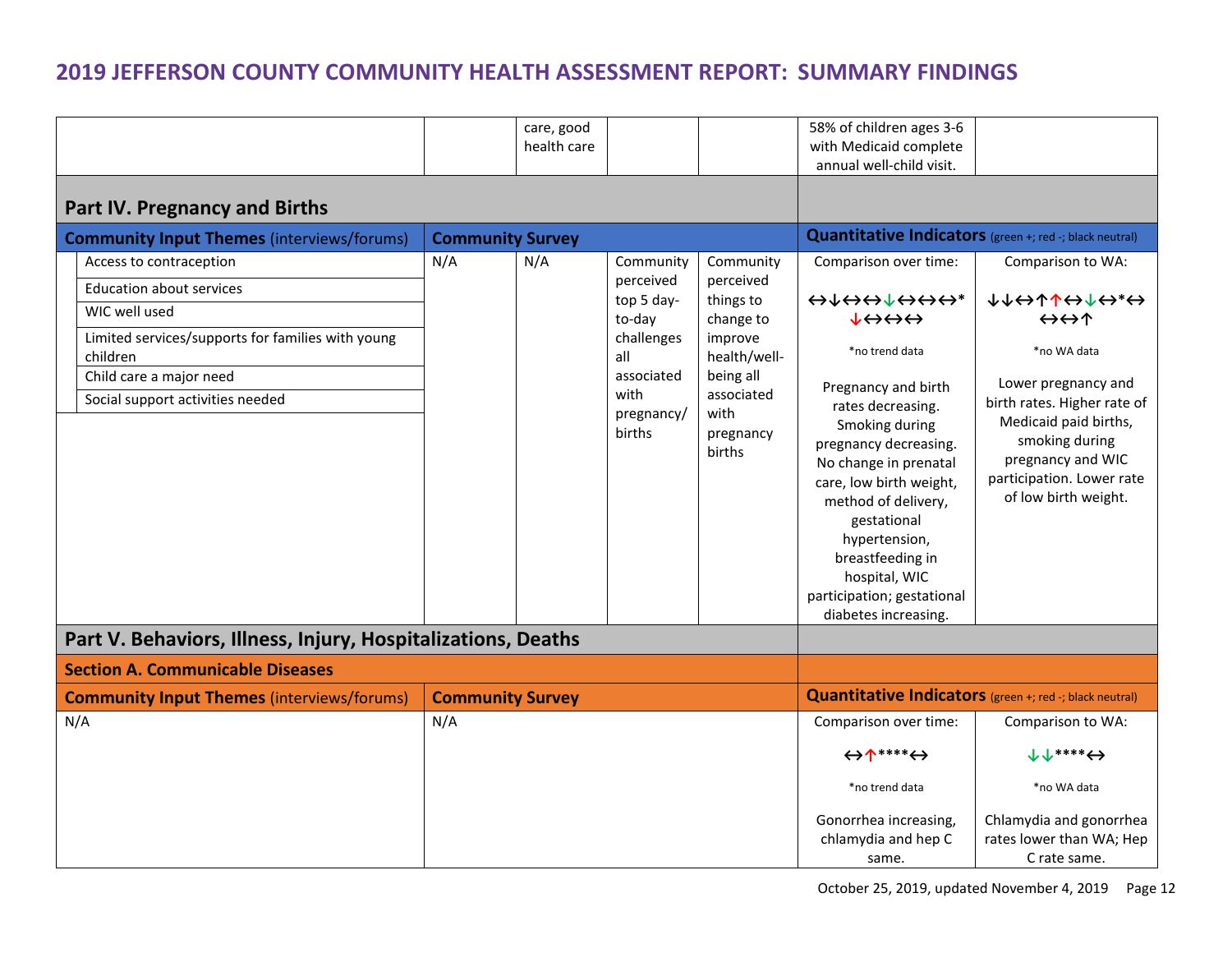<span id="page-12-2"></span><span id="page-12-1"></span><span id="page-12-0"></span>

| <b>Section B. Immunizations</b>                                                                                                                                                                                                                                                                                                                                                    |                                                                                                                                                                                                                                                                                                                                                                                                                                             |                                                                                                                |                                                                                                                                   |                                                                                                                                                                                                                                                                                                                                                                                                                                                                                                    |                                                                                                                                                                                                                                                                                                                                                                            |  |  |
|------------------------------------------------------------------------------------------------------------------------------------------------------------------------------------------------------------------------------------------------------------------------------------------------------------------------------------------------------------------------------------|---------------------------------------------------------------------------------------------------------------------------------------------------------------------------------------------------------------------------------------------------------------------------------------------------------------------------------------------------------------------------------------------------------------------------------------------|----------------------------------------------------------------------------------------------------------------|-----------------------------------------------------------------------------------------------------------------------------------|----------------------------------------------------------------------------------------------------------------------------------------------------------------------------------------------------------------------------------------------------------------------------------------------------------------------------------------------------------------------------------------------------------------------------------------------------------------------------------------------------|----------------------------------------------------------------------------------------------------------------------------------------------------------------------------------------------------------------------------------------------------------------------------------------------------------------------------------------------------------------------------|--|--|
| <b>Community Input Themes (interviews/forums)</b>                                                                                                                                                                                                                                                                                                                                  | <b>Community Survey</b>                                                                                                                                                                                                                                                                                                                                                                                                                     |                                                                                                                |                                                                                                                                   |                                                                                                                                                                                                                                                                                                                                                                                                                                                                                                    | Quantitative Indicators (green +; red -; black neutral)                                                                                                                                                                                                                                                                                                                    |  |  |
| Some concern about anti-vaccine views                                                                                                                                                                                                                                                                                                                                              | N/A                                                                                                                                                                                                                                                                                                                                                                                                                                         |                                                                                                                |                                                                                                                                   | Comparison over time:                                                                                                                                                                                                                                                                                                                                                                                                                                                                              | Comparison to WA:                                                                                                                                                                                                                                                                                                                                                          |  |  |
| Traveling vaccine clinic to schools a strength                                                                                                                                                                                                                                                                                                                                     |                                                                                                                                                                                                                                                                                                                                                                                                                                             |                                                                                                                |                                                                                                                                   | *1*<>*1                                                                                                                                                                                                                                                                                                                                                                                                                                                                                            | $\leftrightarrow\leftrightarrow\uparrow\uparrow\uparrow\uparrow$                                                                                                                                                                                                                                                                                                           |  |  |
|                                                                                                                                                                                                                                                                                                                                                                                    |                                                                                                                                                                                                                                                                                                                                                                                                                                             |                                                                                                                |                                                                                                                                   | *no trend data                                                                                                                                                                                                                                                                                                                                                                                                                                                                                     | *no WA data                                                                                                                                                                                                                                                                                                                                                                |  |  |
|                                                                                                                                                                                                                                                                                                                                                                                    |                                                                                                                                                                                                                                                                                                                                                                                                                                             |                                                                                                                |                                                                                                                                   | Pneumonia vaccine rate<br>among adults 65+<br>increasing; $6th$ graders<br>with complete vaccines<br>increasing.                                                                                                                                                                                                                                                                                                                                                                                   | Adults with annual flu<br>shot, older adults 65+<br>with pneumonia vaccine<br>same as WA;<br>kindergarten, toddler, 6 <sup>th</sup><br>grade, youth ages 13-17<br>meeting immunization<br>recs lower than WA.                                                                                                                                                              |  |  |
| <b>Section C. Chronic Disease</b>                                                                                                                                                                                                                                                                                                                                                  |                                                                                                                                                                                                                                                                                                                                                                                                                                             |                                                                                                                |                                                                                                                                   |                                                                                                                                                                                                                                                                                                                                                                                                                                                                                                    |                                                                                                                                                                                                                                                                                                                                                                            |  |  |
| <b>Community Input Themes (interviews/forums)</b>                                                                                                                                                                                                                                                                                                                                  | <b>Community Survey</b>                                                                                                                                                                                                                                                                                                                                                                                                                     |                                                                                                                |                                                                                                                                   | Quantitative Indicators (green +; red -; black neutral)                                                                                                                                                                                                                                                                                                                                                                                                                                            |                                                                                                                                                                                                                                                                                                                                                                            |  |  |
| Physical activity opportunities outside key elements<br>to promoting physical activity; challenges in winter<br>due to lack of indoor options<br>Activities for kids<br>Rural communities could use physical activity<br>spaces/options<br>Farm to table<br>Access to fresh foods (good and bad in different<br>areas)<br>Schools help bridge the gap in low-income<br>communities | Seniors:<br>Teens:<br>community<br>community<br>perceived<br>perceived<br>top<br>top<br>challenges<br>challenges<br>associated<br>associated<br>with<br>with<br>chronic<br>chronic<br>disease:<br>disease:<br>social<br>substance<br>isolation,<br>use,<br>cost of<br>abuse/misu<br>se of<br>needed<br>assistance/<br>technology,<br>lack of<br>care,<br>activities;<br>managing<br>health<br>suicide<br>problems,<br>lack of<br>activities | Community<br>perceived<br>top 5 day-<br>to-day<br>challenge<br>all<br>associated<br>with<br>chronic<br>disease | Community<br>perceived<br>things to<br>change to<br>improve<br>health/well-<br>being all<br>associated<br>with chronic<br>disease | Comparison over time:<br>↑⇔⇔⇔⇔↓↔⇔<br>$+ + + + +$<br>*no trend data<br>Note: HYS comparison of 10th<br>grade only<br>Increase in adults with<br>physical activity; youth<br>unchanged. No change in<br>adult/youth meeting 5-a-<br>day fruits/vegetables. No<br>change in adult weight;<br>fewer 10 <sup>th</sup> /12 <sup>th</sup> graders<br>at a healthy weight.<br>Increase 8 <sup>th</sup> graders with<br>asthma; lower cancer<br>incidence and deaths;<br>cervical cancer screening<br>down. | Comparison to WA:<br>$\leftrightarrow \leftrightarrow \leftrightarrow \leftrightarrow \leftrightarrow \leftrightarrow$<br>$\leftrightarrow\downarrow\leftrightarrow\leftrightarrow^*\leftrightarrow^*$<br>*no WA data<br>Note: HYS comparison of 10th<br>grade only<br>Only indicator statistically<br>different from WA is<br>lower rate of cervical<br>cancer screening. |  |  |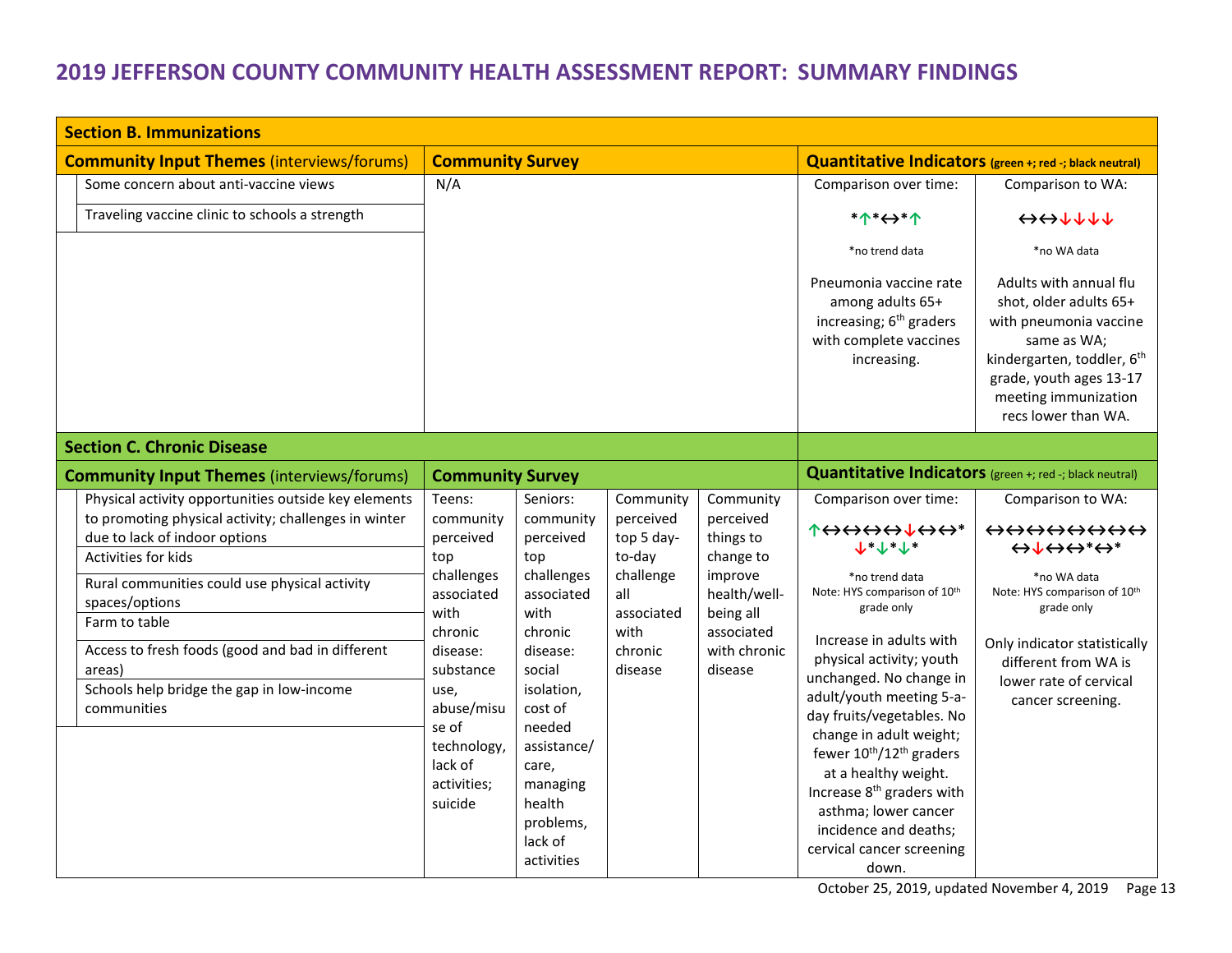| Sections D, E, F: Tobacco & Vaping, Alcohol Use, Drug Use |                                                                                                                                                                                                                                                                                                                                                                                                                                                                                                                                                                                                                                                                                                                                      |                                                                                                                                                                                                |     |                                                                                                                                                  |                                                                                                                      |                                                                                                                                                                                                                                                                                                                                                                                                     |                                                                                                                                                                                                                                                                                                                                                                   |
|-----------------------------------------------------------|--------------------------------------------------------------------------------------------------------------------------------------------------------------------------------------------------------------------------------------------------------------------------------------------------------------------------------------------------------------------------------------------------------------------------------------------------------------------------------------------------------------------------------------------------------------------------------------------------------------------------------------------------------------------------------------------------------------------------------------|------------------------------------------------------------------------------------------------------------------------------------------------------------------------------------------------|-----|--------------------------------------------------------------------------------------------------------------------------------------------------|----------------------------------------------------------------------------------------------------------------------|-----------------------------------------------------------------------------------------------------------------------------------------------------------------------------------------------------------------------------------------------------------------------------------------------------------------------------------------------------------------------------------------------------|-------------------------------------------------------------------------------------------------------------------------------------------------------------------------------------------------------------------------------------------------------------------------------------------------------------------------------------------------------------------|
|                                                           | <b>Community Input Themes (interviews/forums)</b>                                                                                                                                                                                                                                                                                                                                                                                                                                                                                                                                                                                                                                                                                    | <b>Community Survey</b>                                                                                                                                                                        |     |                                                                                                                                                  |                                                                                                                      | Quantitative Indicators (green +; red -; black neutral)                                                                                                                                                                                                                                                                                                                                             |                                                                                                                                                                                                                                                                                                                                                                   |
|                                                           | Community leaders and members considered<br>mental illness and substance use as significant<br>health concerns in the county.<br>Need focus on prevention of substance use and<br>alternative activities<br>Adult alcohol use - alcoholism is a big problem;<br>concern about a lack of support services, especially<br>in rural communities<br>Perception that youth alcohol use is going down<br>A major treatment concern was the lack of<br>inpatient substance use and mental health<br>treatment facilities; travel for treatment a barrier<br>Support for harm reduction (needle exchanges and<br>sharps containers installed in public restrooms)<br>Opioid treatment (MAT) recently added<br>Therapeutic Court is a success | Teens:<br>community<br>perceived<br>top<br>challenges<br>associated<br>with<br>substance<br>use: #1<br>substance<br>use,<br>unhealthy<br>home<br>environme<br>nt,<br>emotional<br>health, lack | N/A | Community<br>perceived<br>top 5 day-<br>to-day<br>challenge<br>possibly<br>associated<br>with<br>substance<br>use: stress,<br>health<br>problems | Community<br>perceived<br>things to<br>change to<br>improve<br>health/well-<br>being: less<br>substance<br>use/abuse | Comparison over time:<br>*no trend data<br>Note: HYS comparison of 10th<br>grade only<br>Tobacco & Vaping:<br>$\leftrightarrow$ $\leftrightarrow$ $\leftrightarrow$ $\leftrightarrow$ $\leftrightarrow$ $\leftrightarrow$ $\leftrightarrow$ $\leftrightarrow$<br>No changes<br>Alcohol Use:<br>↔↔↑↑↓↓↔↔*<br>$\leftrightarrow\leftrightarrow$<br>Increases in youth ever<br>and current alcohol use, | Comparison to WA:<br>*no WA data<br>Note: HYS comparison of 10th<br>grade only<br>Tobacco & Vaping:<br><b>1&lt;&gt;&lt;&gt;*1&lt;&gt;&lt;&gt;&gt;&lt;&gt;</b><br>More adults ever smoked;<br>higher rates of 10h<br>graders current use of<br>cigarettes and vaping.<br>Alcohol Use:<br>↔↔↑↑↔↓↔↔*<br>个业<br>Higher rates of youth ever<br>and current alcohol use, |
|                                                           | Strong need for crisis stabilization, as well and<br>behavioral health integration in the health care<br>system; no 24/7 alternative to stabilize patients not<br>ER or county jail<br>Drug-related hospitalizations                                                                                                                                                                                                                                                                                                                                                                                                                                                                                                                 | of role<br>models,<br>lack of<br>activities,<br>bullying,<br>suicide                                                                                                                           |     |                                                                                                                                                  |                                                                                                                      | decrease in binge for<br>adults and youth. No<br>changes in alcohol-<br>related hospitalizations<br>and deaths.                                                                                                                                                                                                                                                                                     | $10th$ graders reporting<br>riding with someone who<br>used alcohol. Lower rates<br>of alcohol-related traffic<br>deaths and alcohol-<br>related arrests.                                                                                                                                                                                                         |
|                                                           | ER admissions for drug or alcohol/ EMS transports<br>New navigator program - social worker, mental<br>health worker embedded with police<br>Coordination of services - perception of gaps as<br>well and redundancies in the services offered by<br>behavioral health agencies and non-profits. Need<br>additional efforts to coordinate funds, services,<br>linkages to address gaps and sustain existing<br>programs                                                                                                                                                                                                                                                                                                               |                                                                                                                                                                                                |     |                                                                                                                                                  |                                                                                                                      | Drug Use:<br>↑*↑↔↓↑***↔↔<br>$\leftrightarrow \leftrightarrow \leftrightarrow \leftrightarrow$<br>Increases in youth<br>marijuana use and 10 <sup>th</sup><br>graders reporting riding<br>with someone who used<br>marijuana. Decrease in<br>drug law violations.<br>Opioid and drug related<br>hospitalizations and<br>deaths same.                                                                 | Drug Use:<br><b>THALL</b><br>$\leftrightarrow \leftrightarrow \leftrightarrow \downarrow \downarrow$<br>Higher rates of youth<br>current marijuana use<br>and 10 <sup>th</sup> graders reporting<br>riding with someone who<br>used marijuana. Lower<br>rates of alcohol/drug<br>related deaths and ED<br>visits.                                                 |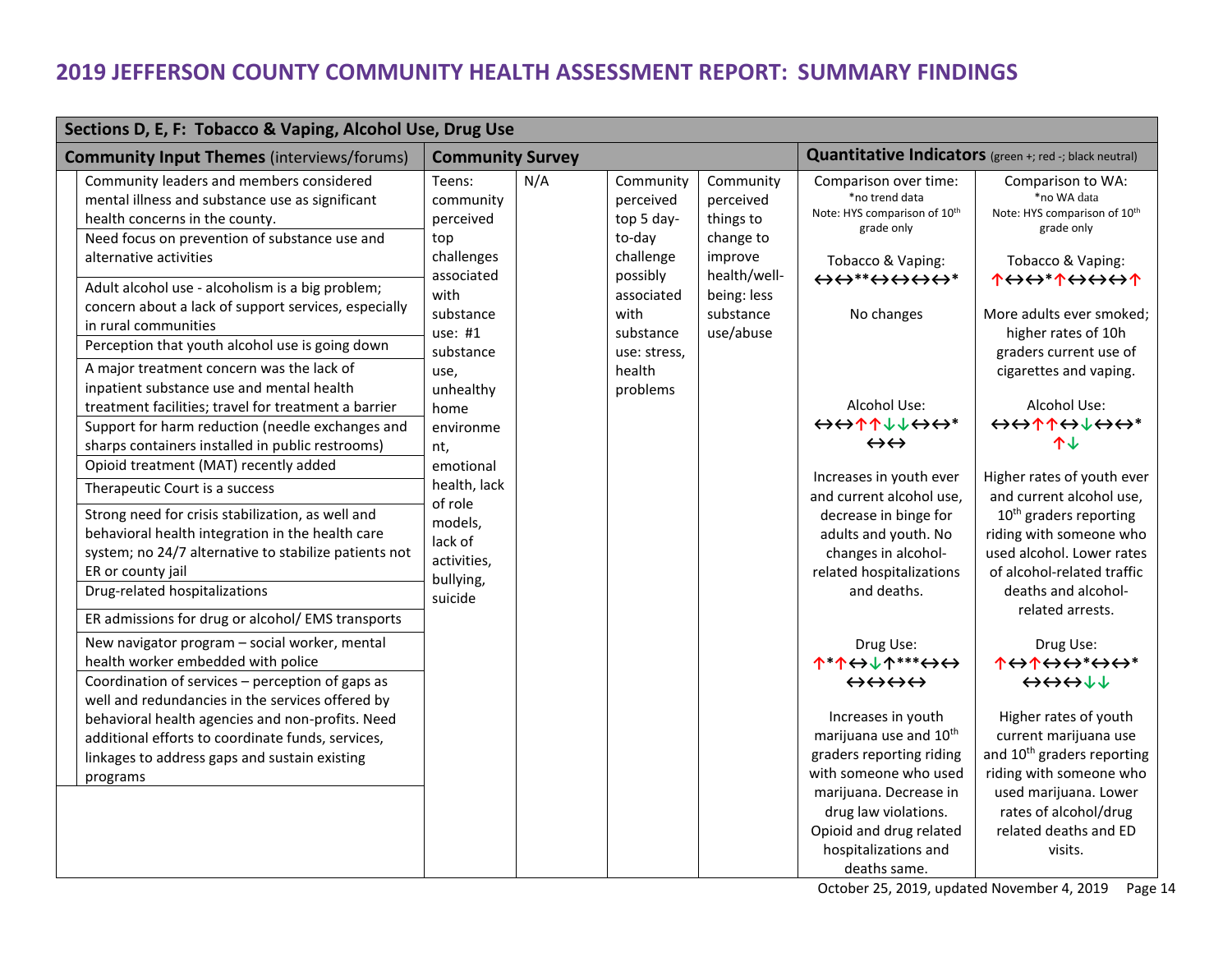<span id="page-14-0"></span>

| <b>Section G. Mental Health and Suicide</b>                                                                                                                                                                                                                                                                                                                                                                                                                                                                                                                                                                                                                                                                                                                                                                                                                                                                                                                                                                                                    |                                                                                                                                                                                                                                                                                                                                                  |                                                                                                                                                                                                                                        |                                                                                                                              |                                                                                                                                                |                                                                                                                                                                                                                                                                                                                                                                                                                                                                                                                                                                                |                                                                                                                                                                                                                                                                                                                                  |  |
|------------------------------------------------------------------------------------------------------------------------------------------------------------------------------------------------------------------------------------------------------------------------------------------------------------------------------------------------------------------------------------------------------------------------------------------------------------------------------------------------------------------------------------------------------------------------------------------------------------------------------------------------------------------------------------------------------------------------------------------------------------------------------------------------------------------------------------------------------------------------------------------------------------------------------------------------------------------------------------------------------------------------------------------------|--------------------------------------------------------------------------------------------------------------------------------------------------------------------------------------------------------------------------------------------------------------------------------------------------------------------------------------------------|----------------------------------------------------------------------------------------------------------------------------------------------------------------------------------------------------------------------------------------|------------------------------------------------------------------------------------------------------------------------------|------------------------------------------------------------------------------------------------------------------------------------------------|--------------------------------------------------------------------------------------------------------------------------------------------------------------------------------------------------------------------------------------------------------------------------------------------------------------------------------------------------------------------------------------------------------------------------------------------------------------------------------------------------------------------------------------------------------------------------------|----------------------------------------------------------------------------------------------------------------------------------------------------------------------------------------------------------------------------------------------------------------------------------------------------------------------------------|--|
| <b>Community Input Themes (interviews/forums)</b>                                                                                                                                                                                                                                                                                                                                                                                                                                                                                                                                                                                                                                                                                                                                                                                                                                                                                                                                                                                              | <b>Community Survey</b>                                                                                                                                                                                                                                                                                                                          |                                                                                                                                                                                                                                        |                                                                                                                              |                                                                                                                                                | Quantitative Indicators (green +; red -; black neutral)                                                                                                                                                                                                                                                                                                                                                                                                                                                                                                                        |                                                                                                                                                                                                                                                                                                                                  |  |
| Community leaders and members considered<br>mental illness and substance use as significant<br>health concerns in the county.<br>Youth mental health service options; support for<br>school services, request for additional<br>Adult mental health services<br>Suicide<br>Mental illness hospitalizations<br>Limited outpatient options for Medicaid/Medicare<br>Long referral periods, limited walk-in options<br>Repeat clients, need for ongoing not episodic care,<br>not a quick fix<br>Stigma associated with needing/seeking mental<br>health care<br>High staff turnover, inconsistent case management<br>and care<br>Justice system, recidivism<br>Adverse childhood experiences, inter-generational<br>trauma<br>Need prevention and opportunities for community<br>support and activities; move away from crisis-<br>oriented care<br>BH integration can help meet access needs<br>Need BH services integrated in the jails and in the<br>re-entry transition period to reduce recidivism and<br>help successful community reentry | Teens:<br>community<br>perceived<br>top<br>challenges<br>associated<br>with<br>mental<br>health and<br>suicide:<br>substance<br>use,<br>unhealthy<br>home<br>environme<br>nt,<br>abuse/misu<br>se<br>technology,<br>emotional<br>health, lack<br>of role<br>models,<br>lack of<br>activities,<br>bullying,<br>access to<br>providers,<br>suicide | Seniors:<br>community<br>perceived<br>top<br>challenges<br>associated<br>with<br>mental<br>health and<br>suicide:<br>living on<br>fixed<br>income,<br>social<br>isolation,<br>managing<br>health<br>problems,<br>lack of<br>activities | Community<br>perceived<br>top 5 day-<br>to-day<br>challenges<br>all<br>associated<br>with<br>mental<br>health and<br>suicide | Community<br>perceived<br>things to<br>change to<br>improve<br>health/well-<br>being all<br>associated<br>with mental<br>health and<br>suicide | Comparison over time:<br>↔↔↔ * ↑ * ↑ * ← * *<br>$\leftrightarrow$ $\leftrightarrow$ ***<br>*no trend data<br>Note: HYS comparison of 10th<br>grade only<br>No change in adult<br>mental health indicators.<br>Medicaid mental health<br>treatment penetration<br>improving. Youth<br>depression higher, half<br>of students; 6 <sup>th</sup> , 8 <sup>th</sup> , 12 <sup>th</sup><br>grade suicide ideation<br>higher; 36% of 10 <sup>th</sup><br>graders report making a<br>suicide plan. About 1 in 3<br>youth have co-occurring<br>substance use and poor<br>mental health. | Comparison to WA:<br>***********<br><b>*AAAA*</b><br>*no WA data<br>Note: HYS comparison of 10th<br>grade only<br>Medicaid treatment<br>penetration rate and<br>mental health provider<br>ratio better than WA.<br>Youth rates of depression<br>and suicide ideation<br>higher than WA. Suicide<br>death rate higher than<br>WA. |  |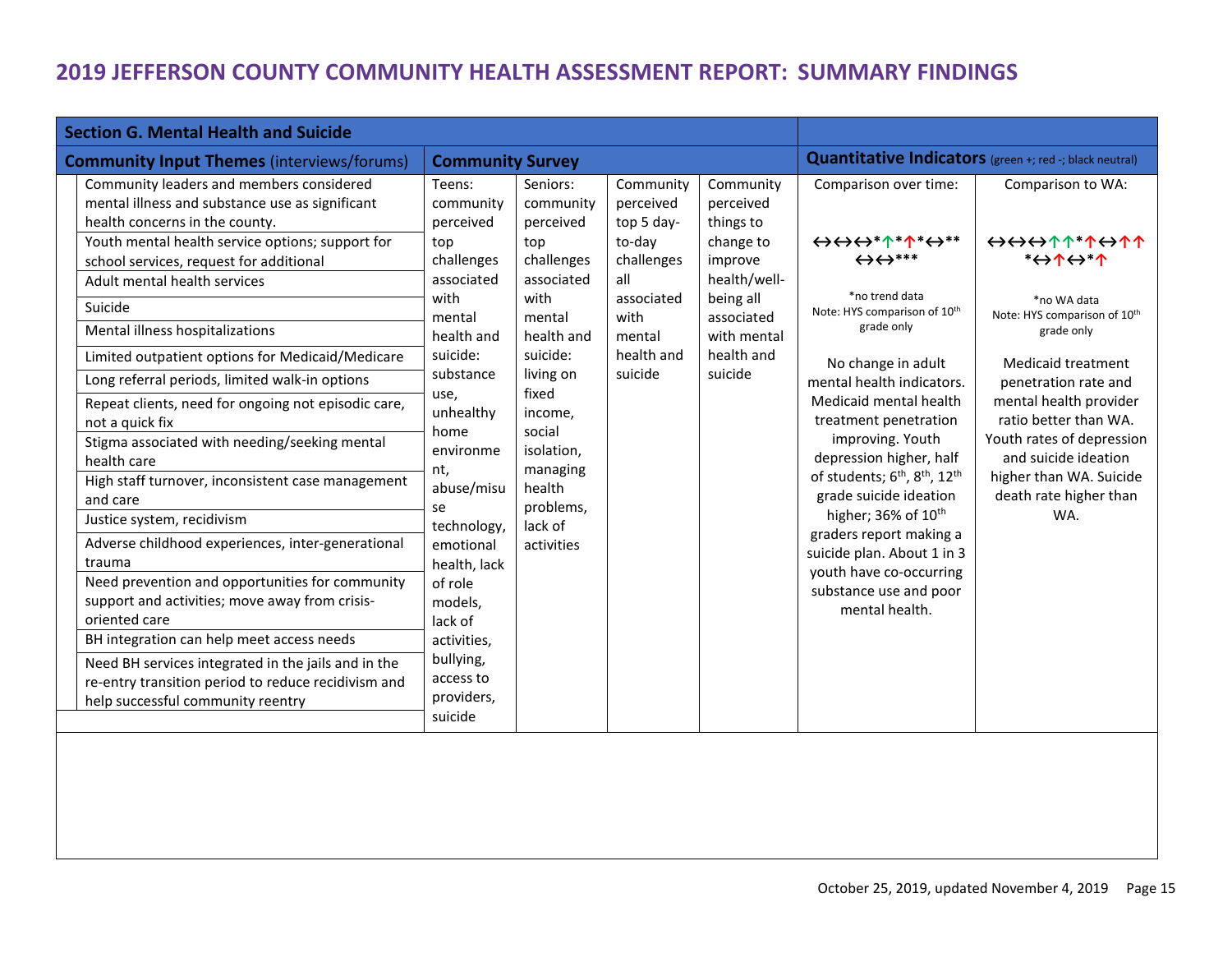<span id="page-15-1"></span><span id="page-15-0"></span>

| <b>Section H. Injuries</b>                                                          |                                                                                                                                 |                                                                                                                                                                                            |     |     |                                                                                                                                                                             |                                                                                                                                                                                                                                                                                                                                                                       |  |
|-------------------------------------------------------------------------------------|---------------------------------------------------------------------------------------------------------------------------------|--------------------------------------------------------------------------------------------------------------------------------------------------------------------------------------------|-----|-----|-----------------------------------------------------------------------------------------------------------------------------------------------------------------------------|-----------------------------------------------------------------------------------------------------------------------------------------------------------------------------------------------------------------------------------------------------------------------------------------------------------------------------------------------------------------------|--|
| <b>Community Input Themes (interviews/forums)</b>                                   | <b>Community Survey</b>                                                                                                         |                                                                                                                                                                                            |     |     | Quantitative Indicators (green +; red -; black neutral)                                                                                                                     |                                                                                                                                                                                                                                                                                                                                                                       |  |
| N/A                                                                                 | Teens:<br>community<br>perceived<br>top<br>challenges<br>associated<br>with<br>injuries:<br>suicidal<br>thoughts or<br>attempts | Seniors:<br>community<br>perceived<br>top<br>challenges<br>associated<br>with<br>injuries:<br>managing<br>health<br>problems,<br>age in place<br>support,<br>safety<br>outside the<br>home | N/A | N/A | Comparison over time:<br>$\downarrow$ $\leftrightarrow$ *******<br>*no trend data<br>Decrease in child, no<br>change in female<br>injury/accident<br>hospitalizations.      | Comparison to WA:<br>$\leftrightarrow \uparrow \uparrow \uparrow \uparrow \uparrow \leftrightarrow \leftrightarrow$<br>Injury/accident<br>hospitalizations same for<br>children and higher for<br>females. Higher rates of<br>injury hospitalizations<br>and deaths, #1 cause is<br>falls.                                                                            |  |
| <b>Section I. Hospitalizations</b>                                                  |                                                                                                                                 |                                                                                                                                                                                            |     |     |                                                                                                                                                                             |                                                                                                                                                                                                                                                                                                                                                                       |  |
| <b>Community Input Themes (interviews/forums)</b>                                   | <b>Community Survey</b>                                                                                                         |                                                                                                                                                                                            |     |     | Quantitative Indicators (green +; red -; black neutral)                                                                                                                     |                                                                                                                                                                                                                                                                                                                                                                       |  |
| Hospitalizations due to mental illness and substance<br>use crises                  | N/A                                                                                                                             |                                                                                                                                                                                            |     |     | Comparison over time:                                                                                                                                                       | Comparison to WA:                                                                                                                                                                                                                                                                                                                                                     |  |
| Challenge with not having appropriate, affordable<br>settings to discharge patients |                                                                                                                                 |                                                                                                                                                                                            |     |     | $\leftrightarrow$ ***********<br>*no trend data<br>No change in all cause<br>hospitalization rate. No<br>trend data presented for<br>leading causes of<br>hospitalizations. | <b>V14477447777</b><br>Jefferson lower than WA<br>for all cause and<br>hospitalizations for<br>pregnancy/childbirth,<br>conditions originating in<br>perinatal period, mental<br>illness. Jefferson higher<br>than WA for diseases of:<br>circulatory, musculoskeletal/<br>connective tissue,<br>digestive, respiratory<br>systems, cancers, and<br>injury/poisoning. |  |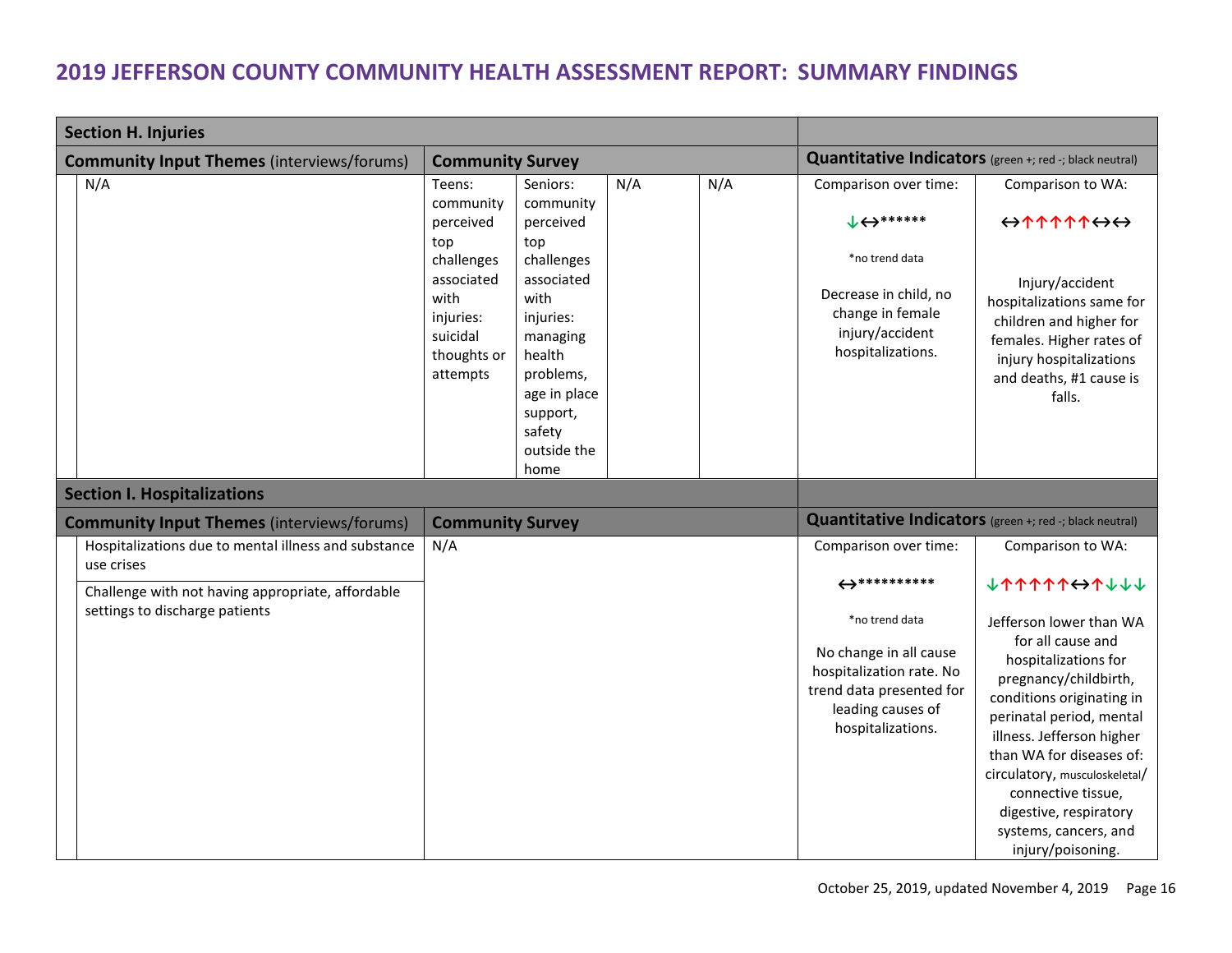<span id="page-16-0"></span>

| <b>Section J. Deaths</b>                                                     |     |                                                                |                                                                                   |  |
|------------------------------------------------------------------------------|-----|----------------------------------------------------------------|-----------------------------------------------------------------------------------|--|
| <b>Community Survey</b><br><b>Community Input Themes (interviews/forums)</b> |     | <b>Quantitative Indicators</b> (green +; red -; black neutral) |                                                                                   |  |
| N/A                                                                          | N/A | Comparison over time:                                          | Comparison to WA:                                                                 |  |
|                                                                              |     | $\downarrow$ *********** <del>&lt;&gt;</del> ******<br>****    | <b>↓↑↑↑↑↔↑↔↑↔</b><br>↑↑↔↑↑↓↔↔↑↓<br>$\uparrow \leftrightarrow$                     |  |
|                                                                              |     | *no trend data                                                 |                                                                                   |  |
|                                                                              |     | Death rate decreasing.                                         | Jefferson lower than WA<br>for overall death rate.<br>Higher for major            |  |
|                                                                              |     |                                                                | cardiovascular, cancers,<br>chronic lower respiratory,<br>accidents, suicide, and |  |
|                                                                              |     |                                                                | parkinson's disease. Years                                                        |  |
|                                                                              |     |                                                                | of potential life lost (YPLL)                                                     |  |
|                                                                              |     |                                                                | higher than WA-that                                                               |  |
|                                                                              |     |                                                                | premature death from                                                              |  |
|                                                                              |     |                                                                | accidents took 141 years,                                                         |  |
|                                                                              |     |                                                                | cancer 137 years, suicide                                                         |  |
|                                                                              |     |                                                                | 130 years.                                                                        |  |